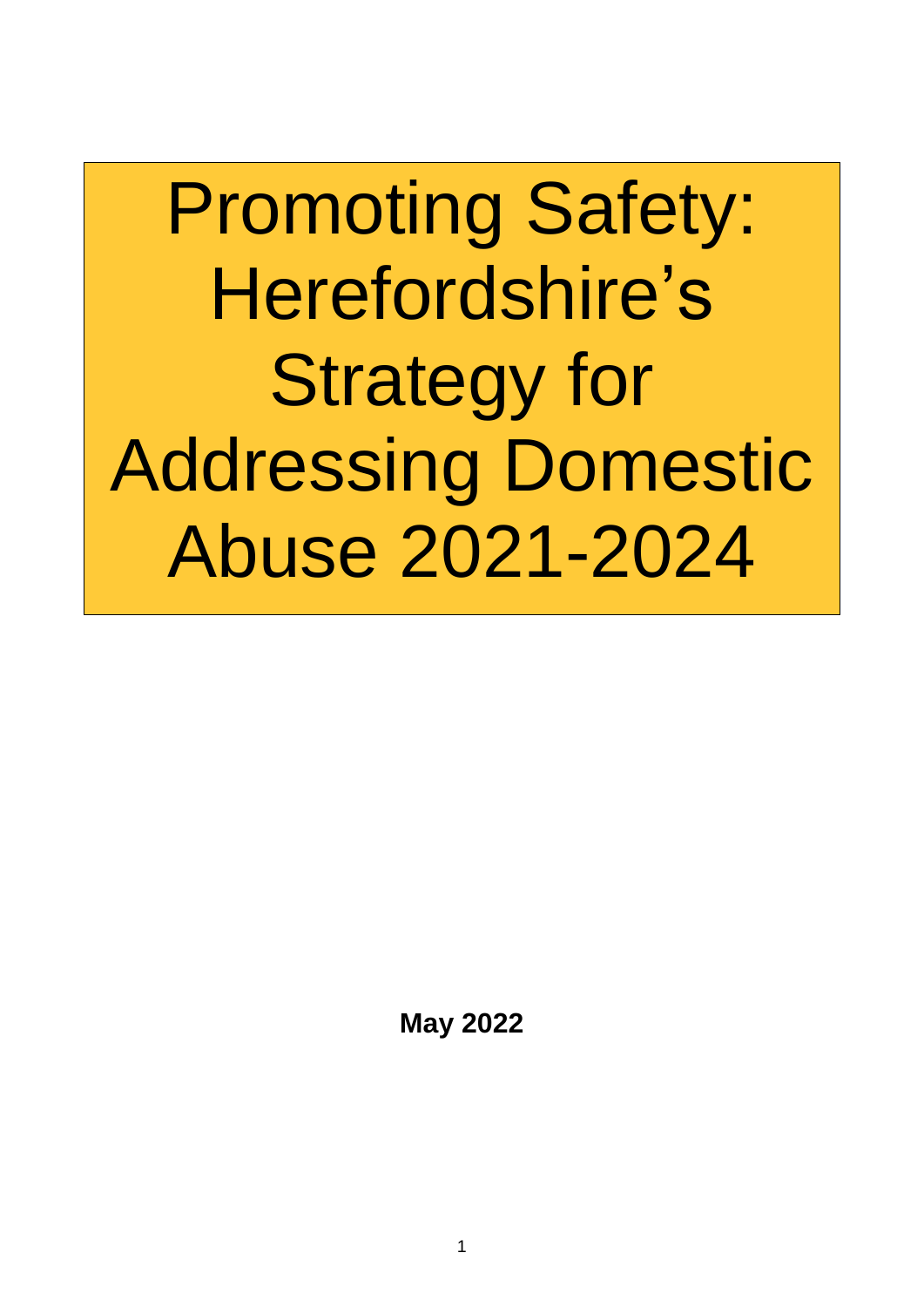#### **Contents**

- 1. Executive summary
- 2. Introduction
- 3. Our shared vision
- 4. Progress against previous priorities
- 5. Domestic Abuse Act
- 6. Domestic abuse in Herefordshire (Needs Assessment)
- 7. Strategic priorities
- 8. Delivering the Domestic Abuse Act requirements and strategy implementation
- 9. Challenges in addressing Domestic Abuse
- 10. Preventing domestic abuse
- 11. Representing victim-survivor's
- 12. Key policies and partners
- 13. Measuring Progress

### **Appendices**

- Appendix 1 Domestic Abuse Act summary
- Appendix 2 Domestic Abuse Needs Assessment Herefordshire

#### **Glossary of terms**

| DA.          | Domestic Abuse                                                   |
|--------------|------------------------------------------------------------------|
| <b>WMWA</b>  | West Mercia Women's Aid                                          |
| LPB          | Local Partnership Board                                          |
| <b>HBV</b>   | <b>Honour Based Violence</b>                                     |
| <b>FGM</b>   | <b>Female Genital Mutilation</b>                                 |
| <b>CSEW</b>  | Crime Survey of England and Wales                                |
| <b>IDVA</b>  | <b>Independent Domestic Violence Advisors</b>                    |
| LGBTQ+       | Lesbian, Gay, Bisexual, Transgender, and Queer                   |
| <b>BAME</b>  | Black, Asian, and Minority Ethnic                                |
| <b>MARAC</b> | Multi-Agency Risk Assessment Conference                          |
| GP           | <b>General Practitioner</b>                                      |
| <b>FGM</b>   | <b>Female Genital Mutilation</b>                                 |
| <b>DLUHC</b> | Department for Levelling Up, Housing and Communities (previously |
|              | Ministry of Housing and Local Government)                        |
| VAWG         | Violence Against Women and Girls                                 |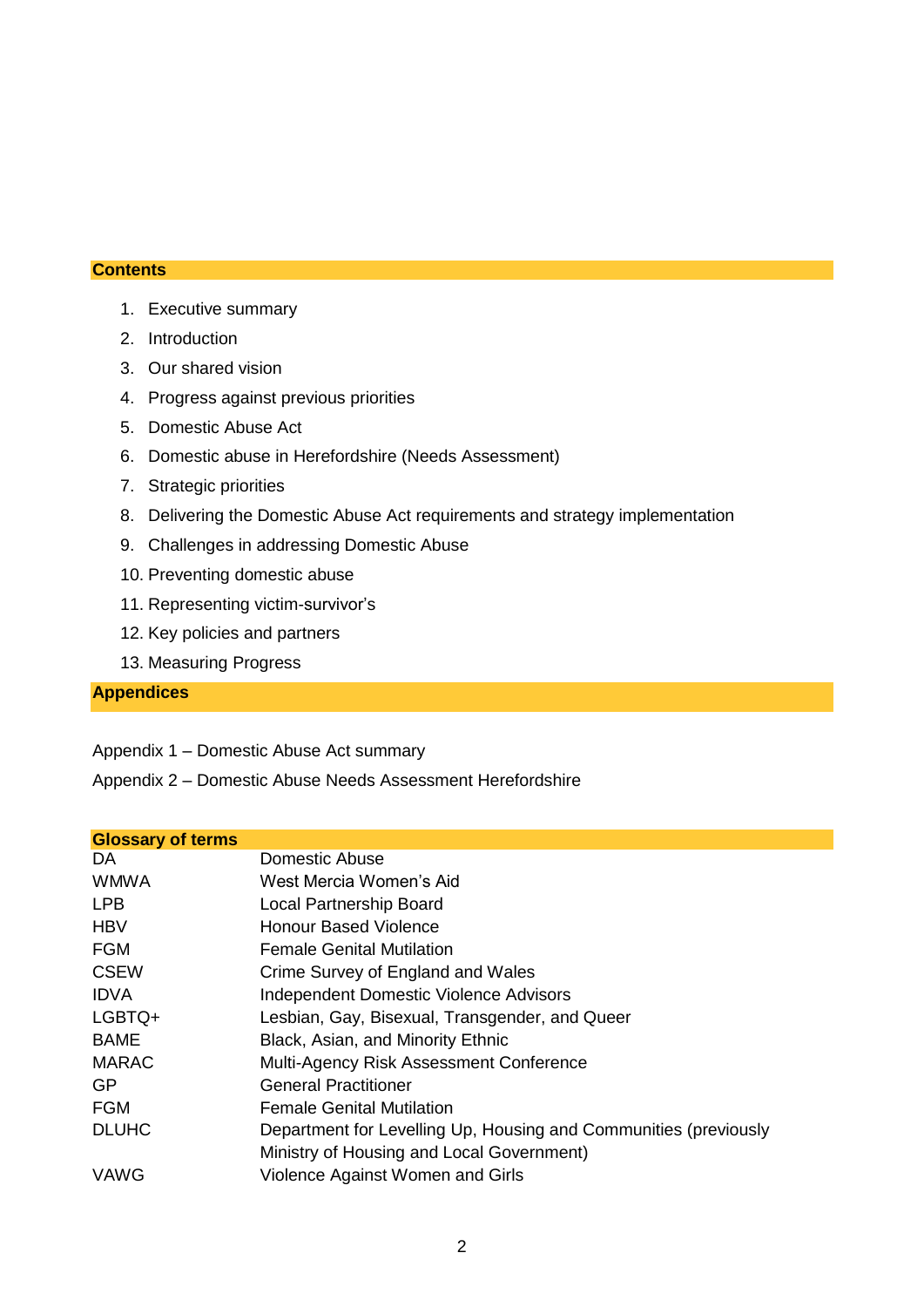| Social Media         | Website and computers programmes including apps that allow people to<br>communication and share information on the internet using a computer or<br>mobile phone. |
|----------------------|------------------------------------------------------------------------------------------------------------------------------------------------------------------|
|                      | Remote/Tech Abuse The use of technology (including remote technology) to perpetrate domestic                                                                     |
|                      | abuse.                                                                                                                                                           |
| 1. Executive Summary |                                                                                                                                                                  |

Domestic abuse has a huge impact on society and is one of the most pervasive of all social problems. It causes pain and suffering for those affected and their family, and has a significant cost to public services and the local community. It is often a hidden crime, with people experiencing domestic abuse reluctant to report their situation and friends, neighbours or family hesitant to get involved.

The Crime Survey for England and Wales indicates that an estimated 2.3 million adults aged 16 to 74 years experienced domestic abuse in 2019/20. More than one in ten of all offences recorded by the police are domestic abuse related.

People who have experienced, or are experiencing domestic abuse may be affected in a number of ways, including significant and lasting impact on physical and mental health, homelessness, loss of income or work and isolation from families and friends. Children can experience both short and long-term cognitive, behavioural and emotional effects as a result of witnessing domestic abuse.

# **1.1 Domestic Abuse Act 2021**

The Domestic Abuse Act 2021 has established a definition of domestic abuse and given Local Authorities new statutory duties:

- Appoint a multi-agency Domestic Abuse Local Partnership Board that it will consult as it performs certain specified functions.
- Assess the need for accommodation-based domestic abuse support in their area for all victim-survivors or their children, including those who come from outside the area.
- Develop and publish a strategy for the provision of such support to cover their locality, having regard to the needs assessment.
- Give effect to the strategy (through commissioning / de-commissioning decisions) including the provision of safe accommodation.
- Monitor and evaluate the effectiveness of the strategy, reviewing it every three years.

Building on existing work, this strategy outlines what Herefordshire Council and our partners are doing to deliver these new duties.

# **1.2 Needs Assessment**

A domestic abuse needs assessment was carried out in June 2021 to refresh the needs assessment completed in 2018. This tells us that in Herefordshire between April 2020 and March 2021, the police recorded 1,354 domestic abuse incidents and 2,168 domestic abuse offences, this is roughly 4 incidents and 6 offences per day. It is widely understood that domestic abuse is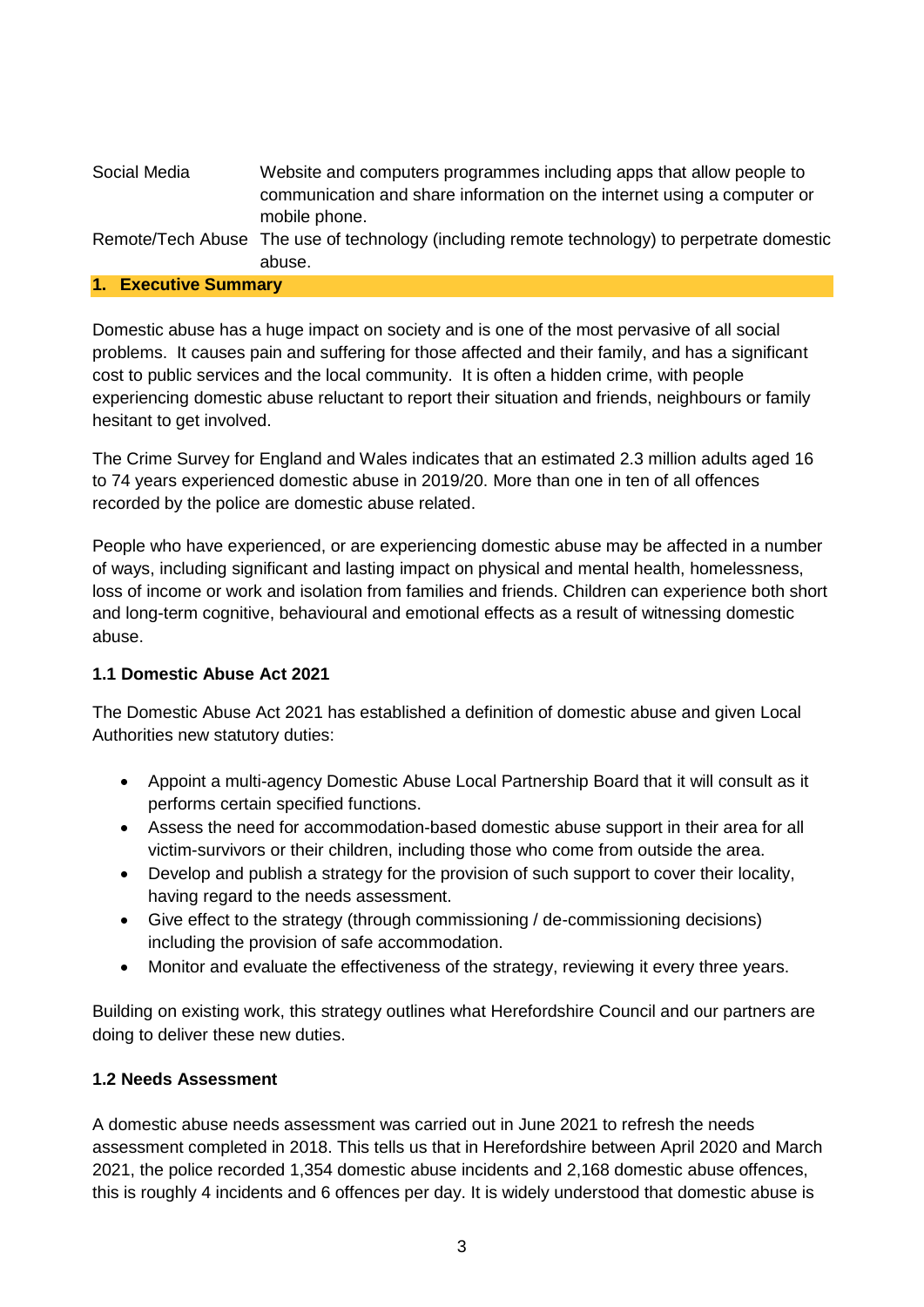under reported, data from the Crime Survey of England and Wales indicates that there were likely to be an estimated 4,900 women and 2,400 men in Herefordshire who were victim-survivors of domestic abuse in 2019/20. As well as Police data, the needs assessment considered a wide range of other data sources in order to build a full picture of domestic abuse across Herefordshire.

# **1.3 Priorities**

The priorities of the strategy period are:

- Prevention
- Provision
- Partnership
- Perpetrators

A thorough consultation and engagement process has been undertaken in order to gain feedback on these priorities including a public consultation via an online survey, stakeholder focus groups and focus groups with service users and people with lived experience of domestic abuse.

These priorities will inform commissioned services and the work of the Local Partnership Board.

## **1.4 Measuring Progress**

A work programme will be developed in order to enable the monitoring and evaluation of progress against the outcomes detailed in the strategy. This will be further backed up by performance indicators in commissioned contracts and via an annual performance monitoring update for DLUHC.

The strategy will be reviewed in full during 2024.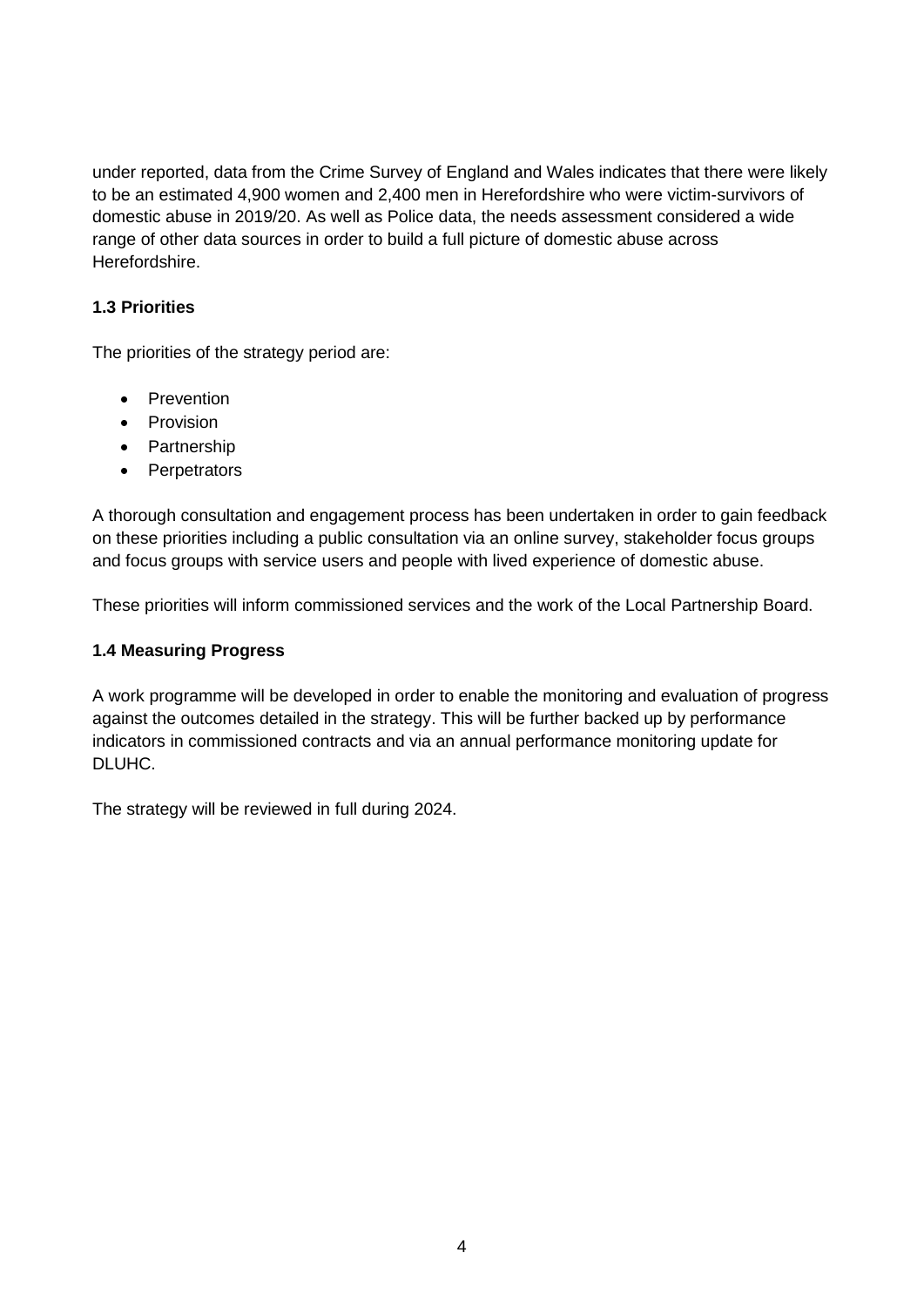### **2. Introduction**

Domestic abuse has a huge impact on society and is one of the most pervasive of all social problems. It causes pain and suffering for those affected and their family, and has a significant cost to public services and the local community. It is often a hidden crime, with people experiencing domestic abuse reluctant to report their situation and friends, neighbours or family hesitant to get involved.

The Crime Survey for England and Wales indicates that an estimated 2.3 million adults aged 16 to 74 years experienced domestic abuse in 2019/20. More than one in ten of all offences recorded by the police are domestic abuse related.

People who have experienced, or are experiencing domestic abuse may be affected in a number of ways, including significant and lasting impact on physical and mental health, homelessness, loss of income or work and isolation from families and friends. Children can experience both short and long-term cognitive, behavioural and emotional effects as a result of witnessing domestic abuse.

The breadth of the impact on individuals and families results in needs arising across a wide-range of public services, from police and health care through to education, housing support and criminal justice. We recognise that a collaborative approach to developing and delivering services is fundamental to preventing and responding to domestic abuse in the most effective way.

Since the publication of our current strategy in 2019, the Government have given royal assent to the Domestic Abuse Act in April 2021. In Herefordshire, we have considered the new act requirements, the evidence from our needs assessment, existing strategy priorities and have outlined our future direction in this draft strategy.

#### **3. Our Shared Vision**

Domestic abuse is unacceptable to residents and our wider communities. All victim-survivors of domestic abuse, regardless of their situation, are able to have equal access to help when they need it, including access to safe accommodation and the wider specialist support services required.

The strategy, through its implementation will enable people and communities to;

- Recognise and reject all forms of domestic abuse
- Understand where to access help
- Seek, be offered and receive effective help and support as early as possible
- Understand and have the skills to establish healthy relationships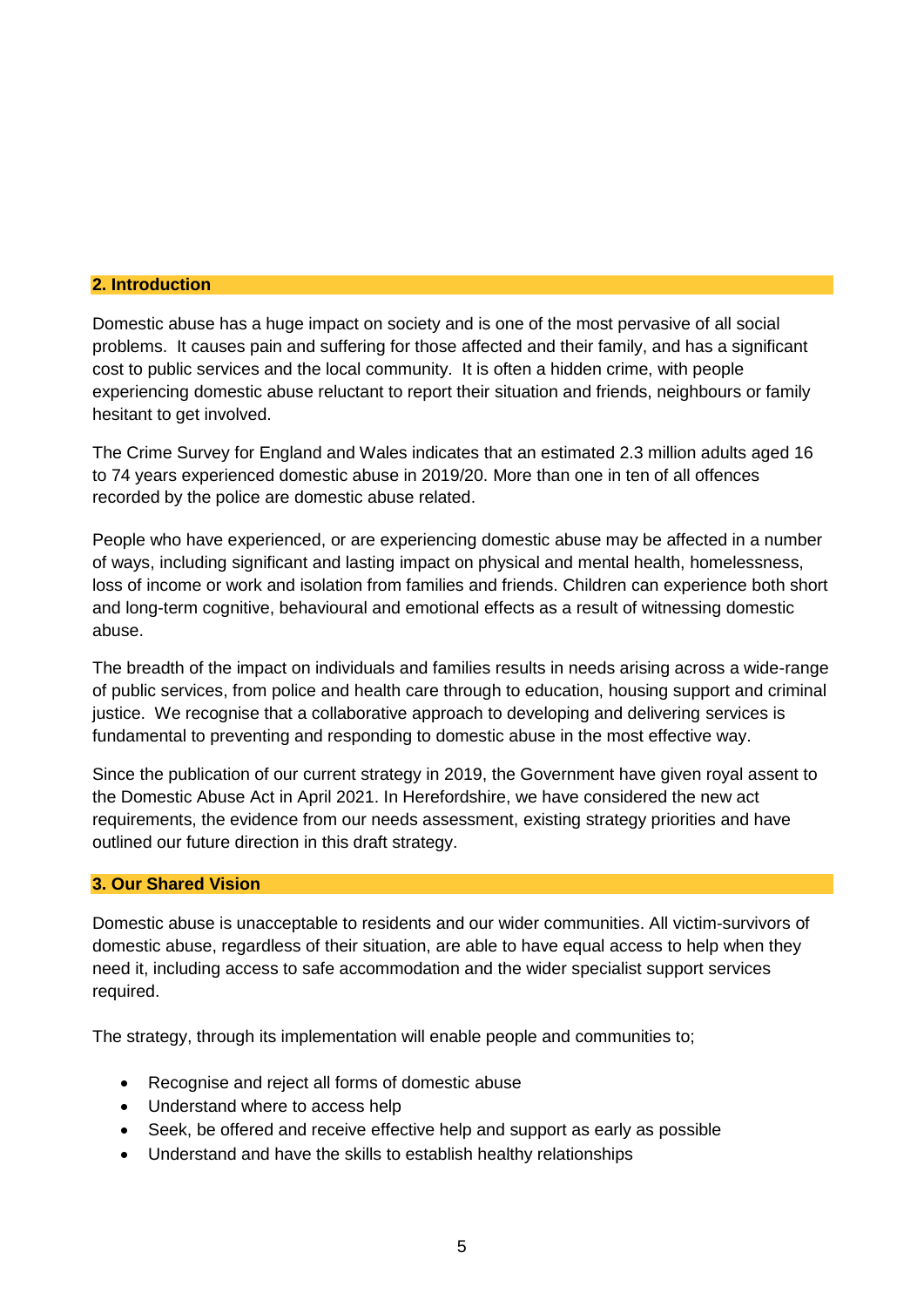The overall aim is to reduce the harm caused by, and the number of incidents of, domestic abuse in Herefordshire.

### **4. Progress against priorities 2019 - 2021**

Since the publication of our current strategy in 2019, a number of the actions have been progressed, although the COVID-19 pandemic and associated lockdowns has impacted on the delivery of some activities. Below is a summary of the key achievements.

### **4.1 Prevention**

- Using data effectively Enhanced data capture during COVID-19 pandemic. Creation of a domestic abuse hub for level 2 and 3 cases which is now embedded in practice.
- Collaboration to support culture change across the population All Domestic Abuse Strategic Group partners are undertaking awareness raising and promotion. Safelives review of Domestic Abuse in Herefordshire has commenced and will provide a review of our existing approach and recommendations for improvements. The review will be completed in 2022.
- Universal services supporting early disclosure West Mercia Women's Aid (WMWA) have created a community ambassador scheme. Community ambassador's work alongside communities to support them in identifying the key issues that affect people locally and offer the opportunity for local voices to influence and shape the response of local services.
- Supporting young people to recognise and understand harm of domestic abuse The council and the Police and Crime Commissioner commission West Mercia Women's Aid to provide information, advice, tools and support to education professionals. Training for children and family workers within the council's Early Help team has been delivered. [Operation Encompass](https://www.operationencompass.org/) ensures information about domestic abuse involving children is shared in a timely way with schools.

# **4.2 Provision**

In addition to 9 units of refuge accommodation, funding has been secured for 7 units of dispersed accommodation with outreach support. During the COVID-19 lockdown in 2020 and 2021, additional ways were established for victim-survivors to access support including covert means through various media.

Work as a partnership to respond to funding bids - Successful funding bids or additional funding from the council and partners was secured to deliver:

Additional staff capacity to support 7 units of dispersed refuge accommodation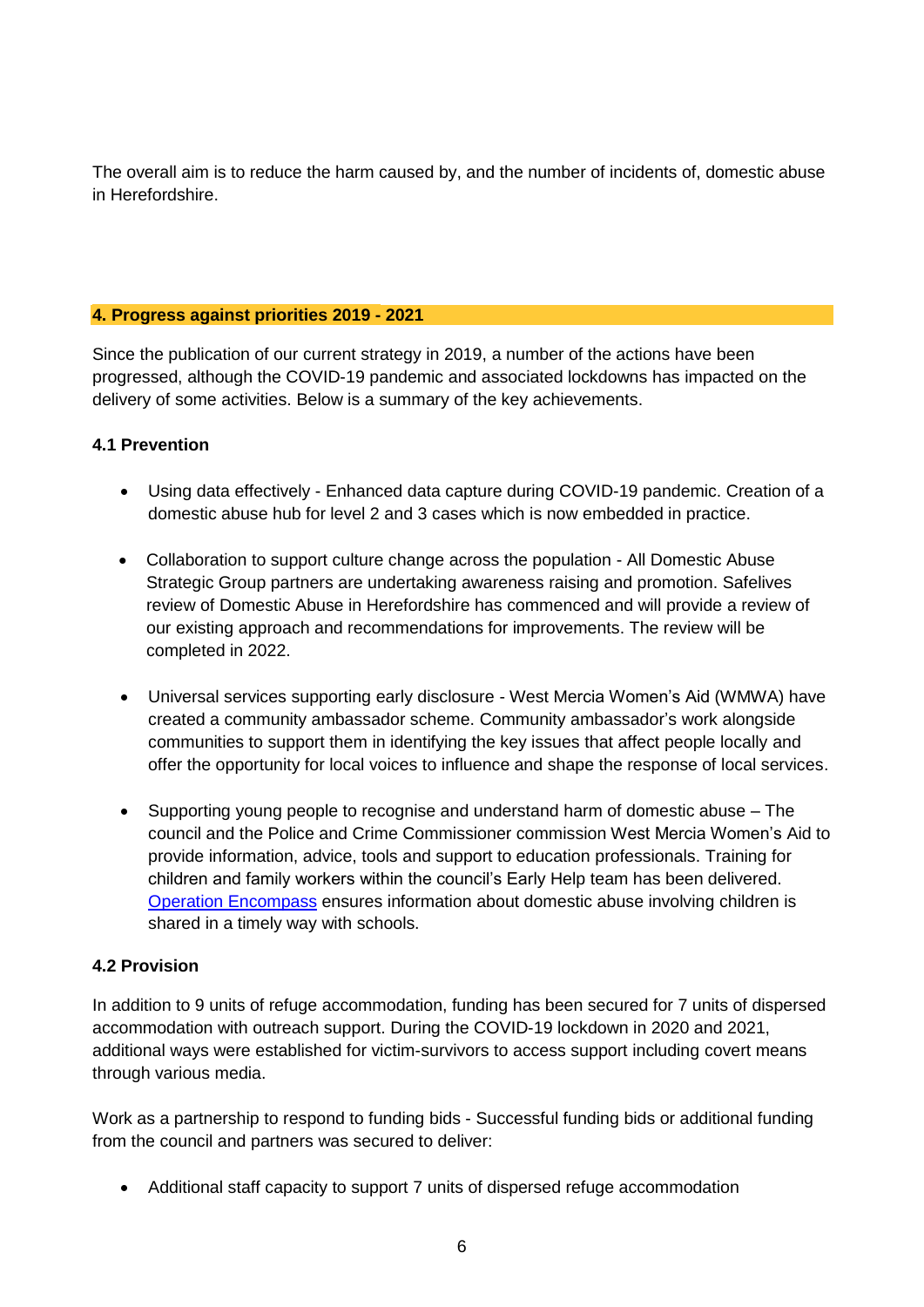- [The Drive perpetrator programme](https://www.westmercia-pcc.gov.uk/campaigns/drive-programme/#:~:text=The%20Drive%20Project%20is%20a,1%2D2%2D1%20basis.) delivered through Cranstoun
- Increased 'chat' hours through the WMWA website
- Additional capacity around messaging and accessing support through the WMWA website and working with Rural Media to promote specific campaigns.
- Healthy relationships work through WMWA
- Safelives review of Domestic Abuse in Herefordshire
- Multiagency domestic violence training
- Men [and masculinity project](https://cranstoun.org/help-and-advice/domestic-abuse/men-and-masculinities/) delivered through Cranstoun (and WMWA for the victimsurvivor support element)

# **4.3 Partnership**

Ensure strong leadership across organisations – The Local Partnership Board (formally the Domestic Abuse Strategic group) provides strong leadership, with wide ranging representation and commitment to the delivery of this strategy.

# **4.4 Perpetrators**

Evidence based programmes are being delivered within the county to challenge and change perpetrator behaviour, these include:

- Drive Herefordshire and Worcestershire (for high risk perpetrators) mobilised in February 2021. Drive is an evidence-based and evaluated programme which has delivered encouraging results in other areas. More information about the Drive programme can be found [here.](https://www.westmercia-pcc.gov.uk/campaigns/drive-programme/#:~:text=The%20Drive%20Project%20is%20a,1%2D2%2D1%20basis.)
- The Men and Masculinities programme provides a safe space for people who have engaged in abusive, harmful and damaging behaviour within their relationships. The programme explores what it means to display appropriate behaviour within relationships and highlights how conflict, aggression and anger can deeply impact the lives of others. More about this programme can be found [here.](https://cranstoun.org/help-and-advice/domestic-abuse/men-and-masculinities/)

WMWA have secured funding to deliver training to Magistrates through their family court IDVA's in order to support the aim of using the criminal justice system to full effect.

# **5. The Domestic Abuse Act 2021**

# **5.1 Overview**

Building on previous government initiatives, including the violence against Women and Girls Strategy launched in January 2019, the government introduced the Domestic Abuse Bill to the House of Commons in March 2020. It was designed to promote awareness of domestic abuse; protect and support victim-survivors and their families; transform the justice process to prioritise victim-survivor safety and provide an effective response to perpetrators; and to drive consistency and better performance in the response to domestic abuse across all local areas, agencies and sectors.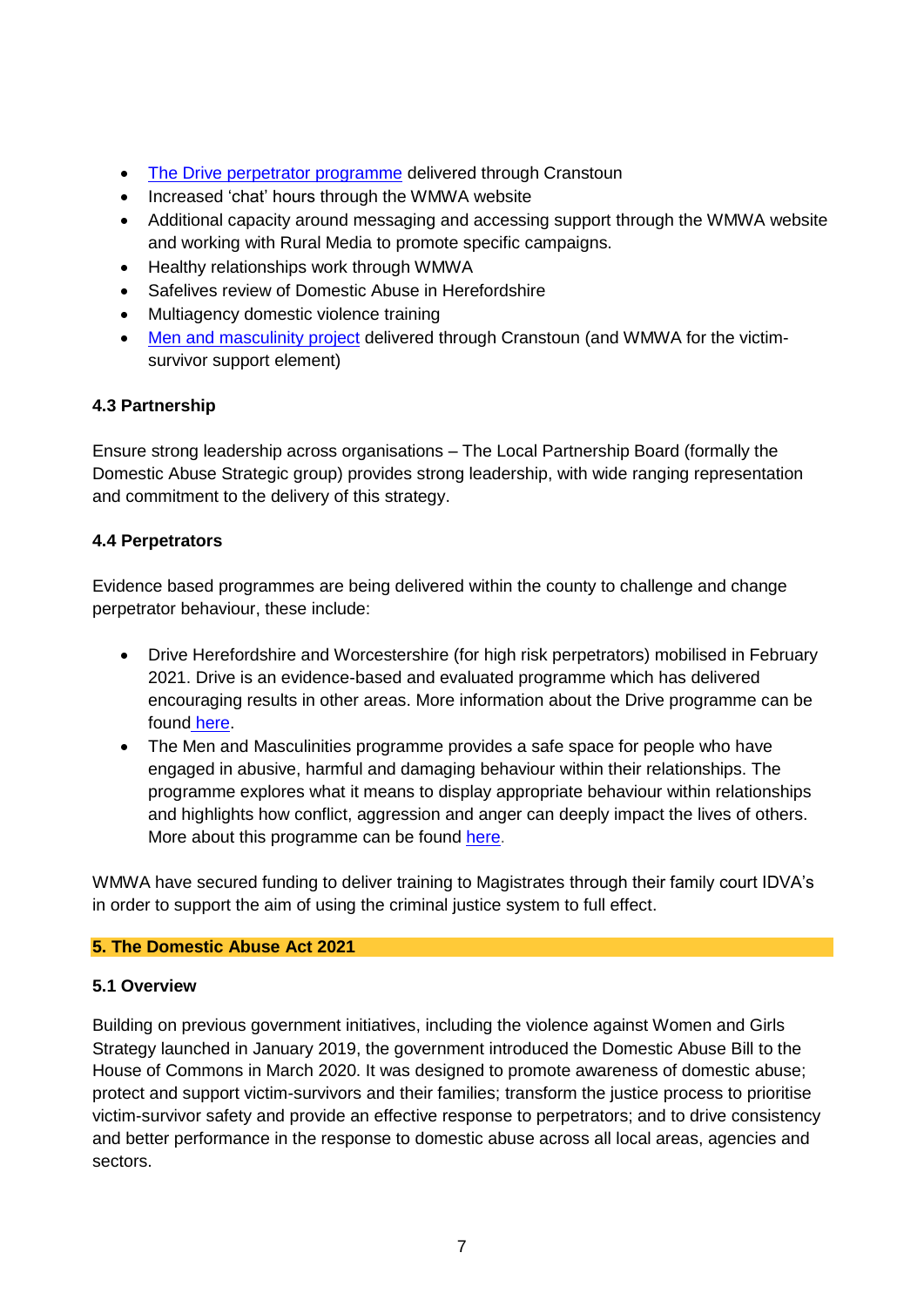On the 29th April 2021, the Domestic Abuse Act 2021 was enacted and new duties on came into force, with all local authorities required to:

- 1. Appoint a multi-agency Domestic Abuse Local Partnership Board that it will consult as it performs certain specified functions.
- 2. Assess the need for accommodation-based domestic abuse support in their area for all victim-survivors or their children, including those who come from outside the area.
- 3. Develop and publish a strategy for the provision of such support to cover their locality, having regard to the needs assessment.
- 4. Give effect to the strategy (through commissioning / de-commissioning decisions) including the provision of safe accommodation.
- 5. Monitor and evaluate the effectiveness of the strategy, reviewing it every three years.

### **5.2 What is Domestic Abuse?**

The Domestic Abuse Act 2021 creates a statutory cross government definition of domestic abuse, outlined below;

- *'Behaviour of a person ("A") towards another person ("B") is "domestic abuse" if* 
	- *a. A and B are each aged 16 or over and are personally connected\* to each other, and*
	- *b. The behaviour is abusive.*
- *Behaviour is "abusive" if it consists of any of the following:*
	- *a. Physical or sexual abuse.*
	- *b. Violent or threatening behaviour*
	- *c. Controlling or coercive behaviour.*
	- *d. Economic abuse*
	- *e. Psychological, emotional, or other abuse.*

*And it does not matter whether the behaviour consists of a single incident or a course of conduct.*

*"Economic abuse" means any behaviour that has a substantial adverse effect on B's ability to* 

*a. Acquire, use, or maintain money or other property, or* 

- *b. Obtain goods or services.*
- *For the purposes of this Part A's behaviour may be behaviour "towards" B despite the fact that it consists of conduct directed at another person (for example, B's child).*

\*The statutory guidance defines that two people are "personally connected" to each other if any of the following applies:

- a. they are, or have been, married to each other;
- b. they are, or have been, civil partners of each other;
- c. they have agreed to marry one another (whether or not the agreement has been terminated);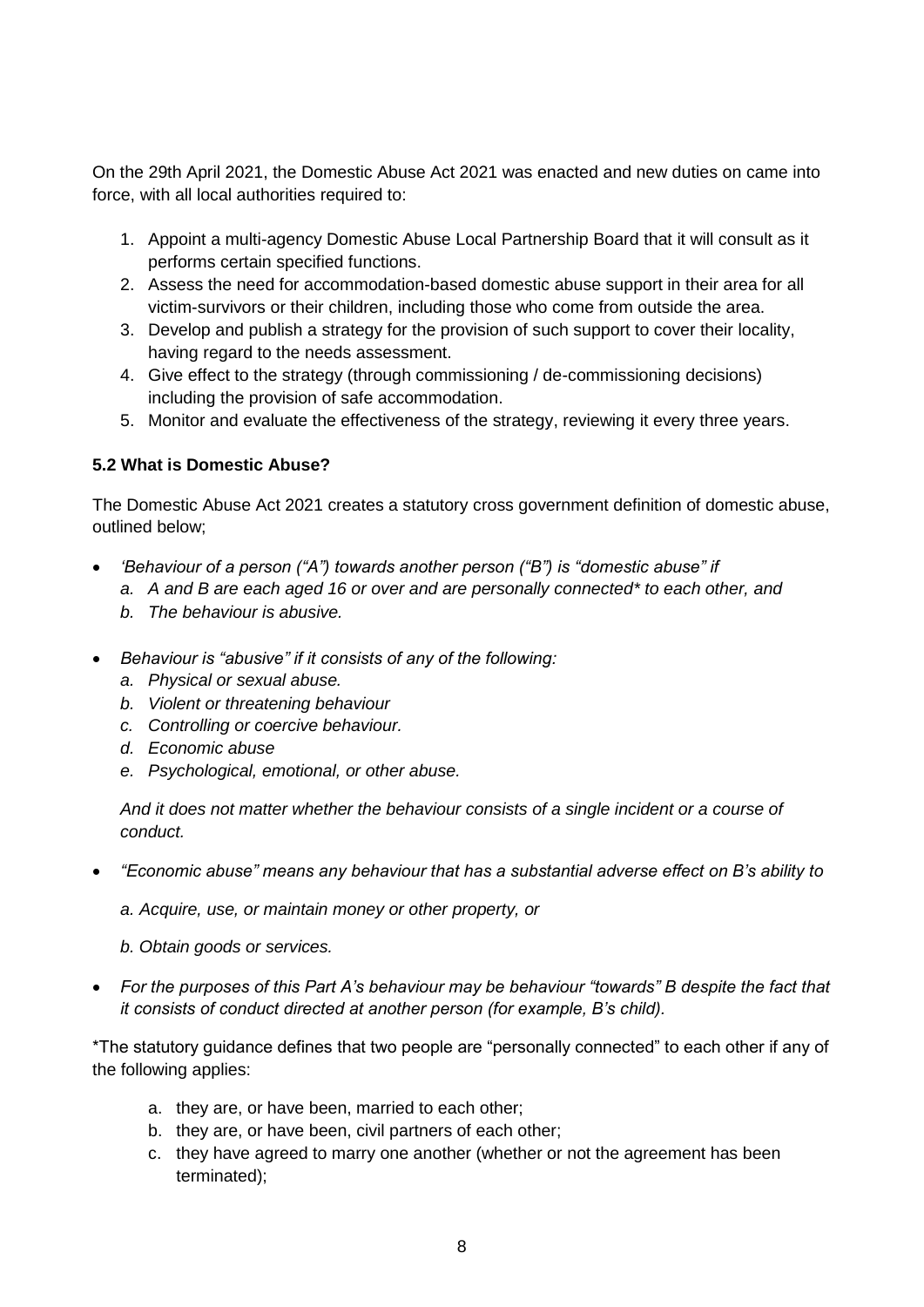- d. they have entered into a civil partnership agreement (whether or not the agreement has been terminated);
- e. they are, or have been, in an intimate personal relationship with each other;
- f. they each have, or there has been a time when they each have had, a parental
- g. relationship in relation to the same child
- *h.* they are relatives

This definition includes so called 'honour' based violence (HBV), female genital mutilation (FGM) and forced marriage, and makes it clear that domestic abuse is not confined to one gender or ethnic group.

Herefordshire's response to HBV, FGM and forced marriage is co-ordinated under the domestic abuse agenda by the [Community Safety Partnership.](https://herefordshiresafeguardingboards.org.uk/herefordshire-community-safety-partnership/)

In the new definition, both the person who is carrying out the behaviour and the person to whom the behaviour is directed towards must be aged 16 or over and be personally connected. Abusive behaviour directed at a person under 16 would be dealt with as child abuse rather than domestic abuse.

The definition above lists the broad categories that capture a range of different abusive behaviours, including physical, emotional and economic.

The Act also recognises that domestic abuse can impact on a child who sees, hears or experiences the effects of the abuse and it treats these children as victim-survivors of domestic abuse in their own right where they are related to either the abuser or the abused.

[Statutory guidance](https://www.gov.uk/government/consultations/domestic-abuse-act-statutory-guidance/domestic-abuse-draft-statutory-guidance-framework) on the Act was finalised in October 2021, giving more detail about how the Act should be interpreted and used.

The Local Partnership Board welcome having a clear definition of domestic abuse, however the board feels that it is important to underline the power and control element of domestic abuse and will deliver local services on this basis.

### **5.3 Safe Accommodation and homelessness**

The Domestic Abuse Act 2021, places a new statutory duty on the council to deliver support to victim-survivors of domestic abuse and their children residing in refuges and other safe accommodation. It also requires that the council assesses the need for accommodation-based domestic abuse support in their area for all victim-survivors or their children, including those who require highly specialist support and those who come from outside the area.

The legislation indicates that the following are classed as safe accommodation:

- refuge accommodation:
- specialist safe accommodation;
- dispersed accommodation;
- sanctuary schemes; and
- move-on or second stage accommodation.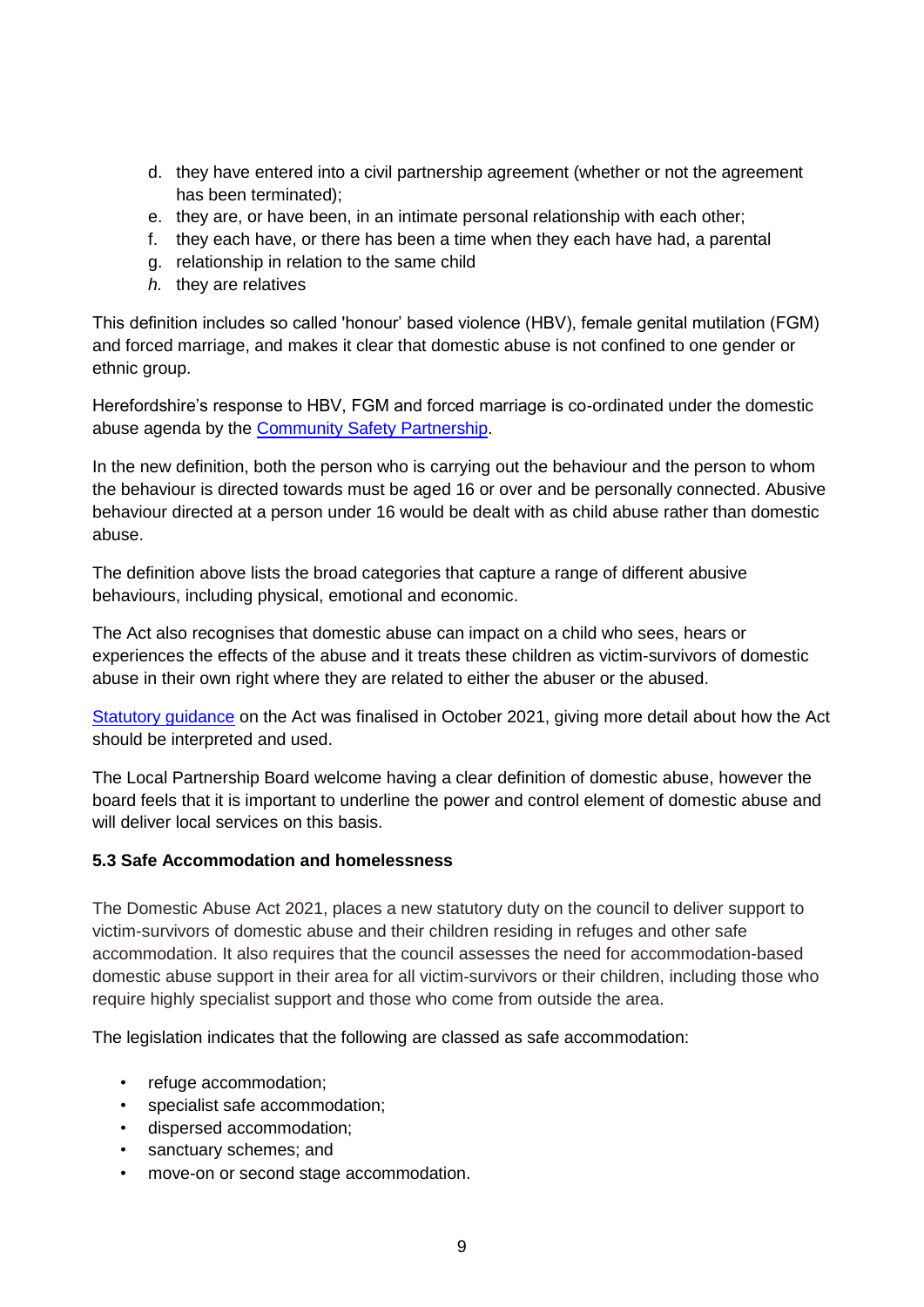It is noteworthy that the Act specifically excludes the use of accommodation with shared facilities e.g. B&B accommodation, as this is not considered relevant safe accommodation.

The option for victim-survivors to stay in their own homes where it is safe and possible to do so should be explored. There is an existing sanctuary scheme in Herefordshire that supports this approach. A sanctuary scheme is a multi-agency victim/survivor centred initiative, which aims to enable households at risk of domestic abuse to remain in their own homes and reduce repeat victimisation through the provision of enhanced security measures (Sanctuary) and support<sup>1</sup>.

The Act amends existing homelessness legislation (the Housing Act 1996) by extending priority need to all eligible victim-survivors who are homeless as a result of being a victim-survivor of domestic abuse. This change removes the requirement for victim-survivors of domestic abuse to demonstrate vulnerability in order to attain priority need and clarifies the remit of people affected by this change with the new statutory definition of domestic abuse. This requirement was already a feature of Herefordshire Council's allocations scheme, which has been updated to include the new definition of Domestic Abuse.

### **6. Domestic Abuse in Herefordshire (Needs Assessment)**

A domestic abuse needs assessment was carried out in June 2021 to refresh the needs assessment completed in 2018. The information below comes from this needs assessment, the full report can be found in appendix 2.

In Herefordshire between April 2020 and March 2021, the police recorded 1,354 domestic abuse incidents and 2,168 domestic abuse offences, this is roughly 4 incidents and 6 offences per day. It is widely understood that domestic abuse is under reported, data from the Crime Survey of England and Wales indicates that there were likely to be an estimated 4,900 women and 2,400 men in Herefordshire who were victim-survivors of domestic abuse in 2019/20.

Police data provides just one insight into understanding domestic abuse in Herefordshire, so data has been analysed from other sources, including West Mercia Women's Aid, Primary Care and Social Services. Below is a brief overview of some of the key findings regarding domestic abuse in Herefordshire.

- An estimated 4,900 women and 2,400 men in Herefordshire experienced Domestic Abuse in 2019/20
- Being disabled or LGBTQ+ puts you at higher risk of Domestic Abuse
- West Mercia Police have recorded an increase in Domestic Abuse offences in Herefordshire each year since 2017 - there were 2168 offences recorded between 2020/21
- In approximately 60% of Domestic Abuse offences in Herefordshire the victim-survivor does not supporting police action
- 3 of the 4 domestic homicides in Herefordshire between 2017-2021 were matricide (a person who kills their mother)
- Between a quarter to a third of referrals to refuge were unsuccessful/denied, primarily due to lack of space. Over 50% of referrals came from out of area and the remaining 17-24% were successful referrals were for victim-survivors inside the area

 $\overline{a}$ 

<sup>1</sup> [15\\_-wha-sanctuary-scheme.pdf \(dahalliance.org.uk\)](https://www.dahalliance.org.uk/media/10661/15_-wha-sanctuary-scheme.pdf)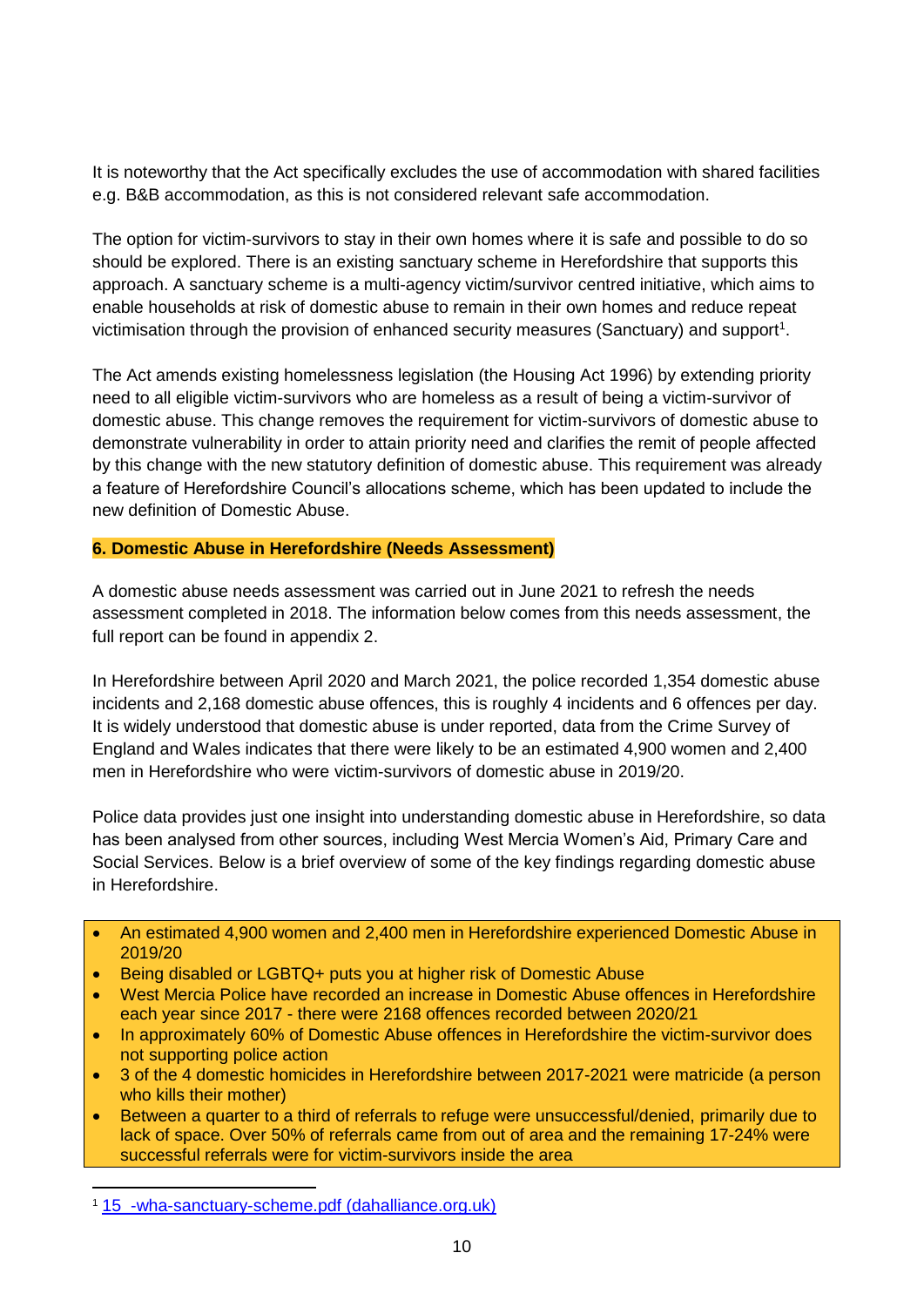- 1% of MARAC cases were LGBT, 13% of MARAC cases were BAME, <1% of MARAC cases were people with a disability, 2% of MARAC cases were men
- 97% of victim-survivors supported by IDVA were women 90% of victim-survivors supported by IDVA were heterosexual/straight
- 143 victim-survivors were supported by Housing Solutions in 2020
- There has been a decrease in Adult Social Care referrals where Domestic Abuse is a factor since 2018. There were 118 referrals in 2020/21, accounting for 7% of referrals to Adult Social **Care**
- Most referrals to Children's Social Care, where Domestic Abuse is a factor per 1,000 population were from South West Hereford
- GPs were most likely to flag Domestic Abuse on a patient's record if they were aged 25-44

The information below gives further an insight into domestic abuse in Herefordshire:

# **6.1 Source - Crime Survey of England and Wales (CSEW) and estimated prevalence (2019/20)**

- An estimated 4,900 women and 2,400 men in Herefordshire experienced Domestic Abuse in 2019/20
- 4% of adults have experienced domestic abuse from a partner, and 1.9% of adults experience domestic abuse from family members
- Domestic abuse is most prevalent in 16-19 year olds and prevalence largely decreases through the age groups
- Domestic abuse is most prevalent in Mixed White and Black Caribbean ethnic group
- Somebody with a disability is more likely to be a victim-survivor of domestic abuse than somebody who is not disabled
- Bisexuals are more likely to be the victim-survivors of domestic abuse than any other sexual orientation

# **6.2 Source - West Mercia Police (2017/18 to 2020/21)**

- The number of domestic abuse offences recorded has increased year on year since 2017/18, with 1416 offences in 2017/18 to 2168 offences in 2020/21
- Around 60% of Domestic Abuse offences in Herefordshire result in the victim-survivor not supporting police action
- 71% of recorded victim-survivors were women
- 98% of recorded victim-survivors were "White North European" or "Unknown"
- 50% of suspects and victim-survivors were aged 25-45
- The youngest victim-survivor was 0 years old, the oldest was 96
- The youngest suspect was 6 years old and the oldest suspects were 96
- 66% of recorded victim-survivors were only seen by police on one occasion between 2017 and 2021, but one victim-survivor was seen 28 times during the same time period
- Most domestic abuse incidences and offences were recorded in Hereford City, particularly in Centre, Courtyard and South Wye areas. Other areas with high levels were Kingstone, John Kyrle area of Ross-on-Wye and the Gateway area of Leominster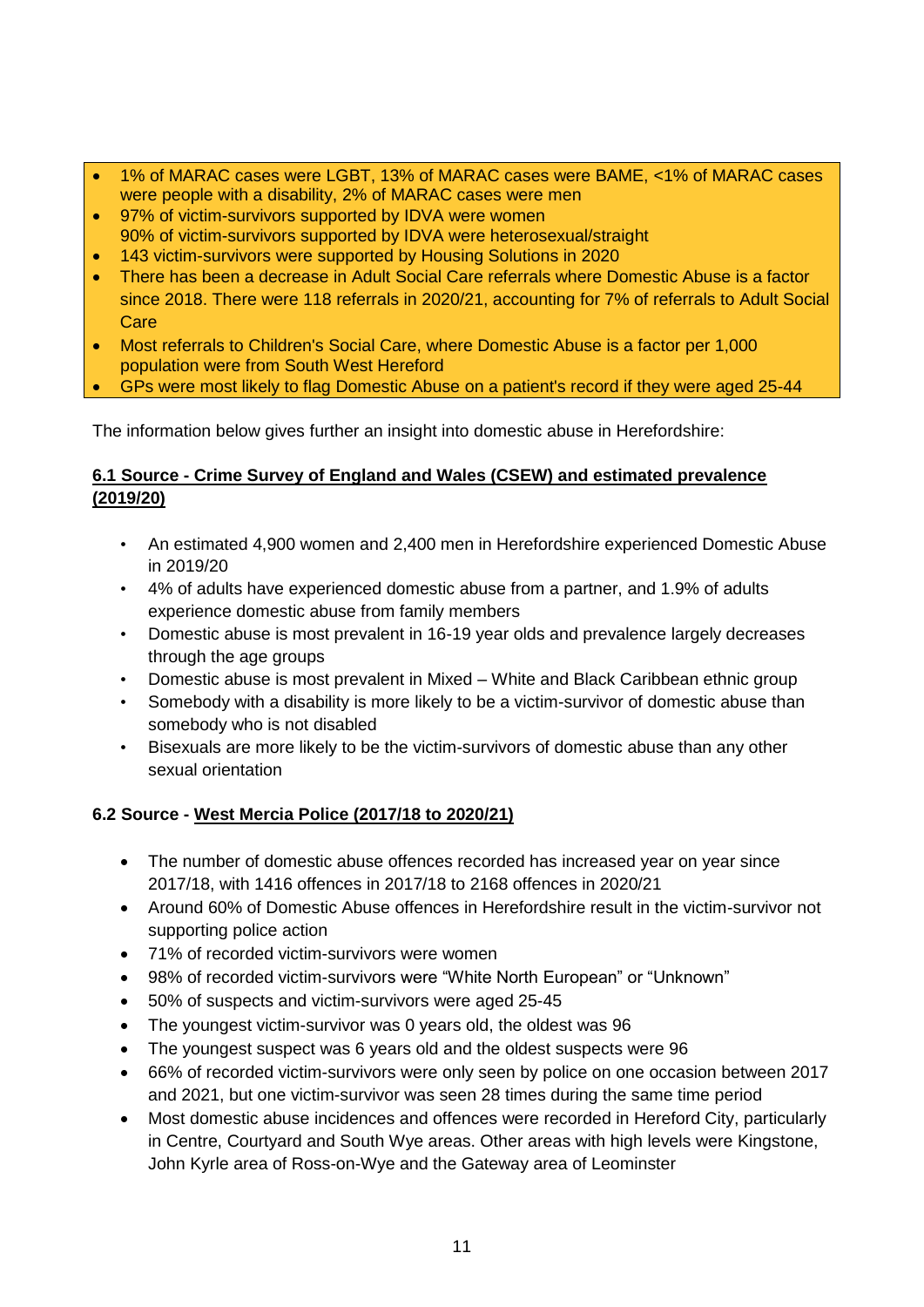Four domestic homicides were recorded between 2017 and 2021. Three of these homicides were matricide (a person who kills their mother).

# **6.3 Source - West Mercia Women's Aid (Refuge) (2018/19 to 2020/21)**

- Per 1,000 population, most referrals were from the Colwall, Cradley and Wellington Heath area, but referrals were received from across the county and not concentrated in the city or market towns
- Between a quarter to a third of referrals were unsuccessful/denied, over 50% came from out of area
- Lack of room has been the most common reason for victim-survivors to be denied access to refuge year on year
- 71% of referrals were for victim-survivors aged 25-34
- 16% of referrals were for BAME victim-survivors
- Nearly 100% of referrals were for women, 1 referral was for a victim-survivor who identified as transgender

# **6.4 Source - Multi-Agency Risk Assessment Conference (MARAC) (2018-2020)**

- 71% of cases are referred by the police
- 1% of MARAC cases were LGBT
- 13% of MARAC cases were BAME
- <1% of MARAC cases were disabled
- 2% of MARAC cases were men
- 240 cases in 2018, 214 in 2019 and 233 in 2020
- 18% of cases are repeat cases

# **6.5 Source - Independent Domestic Violence Advocates (IDVA) (2018/19 to 2020/21)**

- There has been a nearly 30% increase of victim-survivors being supported by IDVAs in 2020/21 compared to 2019/20
- 72% of victim-survivors supported by IDVAs were aged 19-44
- 97% of victim-survivors supported by IDVA were female
- 90% of victim-survivors supported by IDVA were heterosexual/straight

# **6.6 Source - Housing and Homelessness (2020)**

- 143 domestic abuse victim-survivors were supported by Housing Solutions team in 2020
- 99% of victim-survivors supported by Housing Solutions were women, only two men were supported
- 66% of victim-survivors supported by Housing Solutions were in touch with other agencies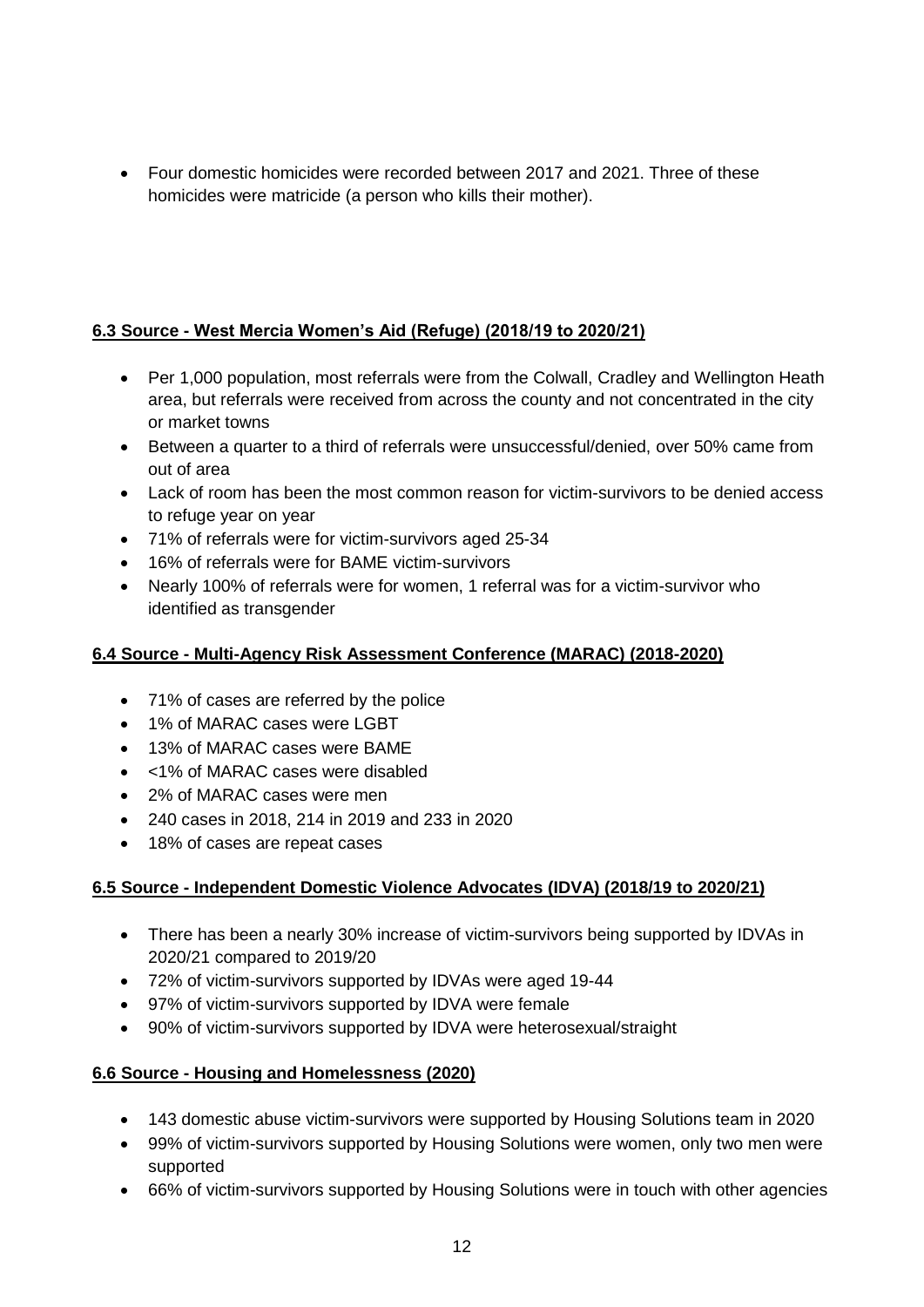- Over 60% of victim-survivors supported had children or were pregnant
- 66% of victim-survivors were aged 25-44

# **6.7 Source - Adult Social Care (2018/19 to 2020/21)**

- The number of referrals where Domestic Abuse is a recorded factor and the source of risk is a family member or partner has decreased each year between 2018/19 to 2020/21
- Referrals where domestic abuse is a factor and the source of risk is a family member of partner, makes up about 7% of all referrals received by Adult Social Care
- Most referrals were for individuals aged 80-89
- Most referrals cite the source of risk as a partner, but this is not the case for those aged 80+ where it is family members who are recorded as the source of risk
- 90% of referrals were for victim-survivors who were white
- 75% of referrals were for women

# **6.8 Source - Children's Social Care (2018/19 to 2020/21)**

- 12% of referrals were for BAME children
- Per 1,000 population, the majority of referrals were from the South West Hereford MSOA
- Nearly 50% of all referrals came from the police

# **6.9 General Practice (2017/18 to 2020/21)**

- 25-44 year olds are most frequently recorded with a domestic abuse code by their GPs
- 89% of recorded domestic abuse codes were for female patients

The overall picture shows that victim-survivors who are using these services are primarily aged 25-44, predominately female, and where data is available, largely straight/heterosexual and nondisabled. It is worth noting that data on sexuality and disability are not routinely recorded by most of these sources, so knowledge is limited regarding the sexuality and disability of survivors. In addition, recording of ethnicity is inconsistent, such as only recording victim-survivors as "White" or "White Northern European" and not differentiating between different White ethnic groups, which is especially important in Herefordshire as the largest minority ethnic group in Herefordshire is "White: Other". Where there is data on ethnicity, it appears that more than10% of victim-survivors are recorded are BAME, which is higher than the county BAME population average which the 2011 census recorded as 6.4% .

This suggest that there are groups of people who are not accessing services. Data indicates that this is also the case for people under the age of 25, (despite the CSEW suggesting domestic abuse is most prevalent in 16-19 year olds).over 45s (despite Herefordshire having an aged population compared to national averages); genders other than women; people with a disability and people from the LGBTQ+ community.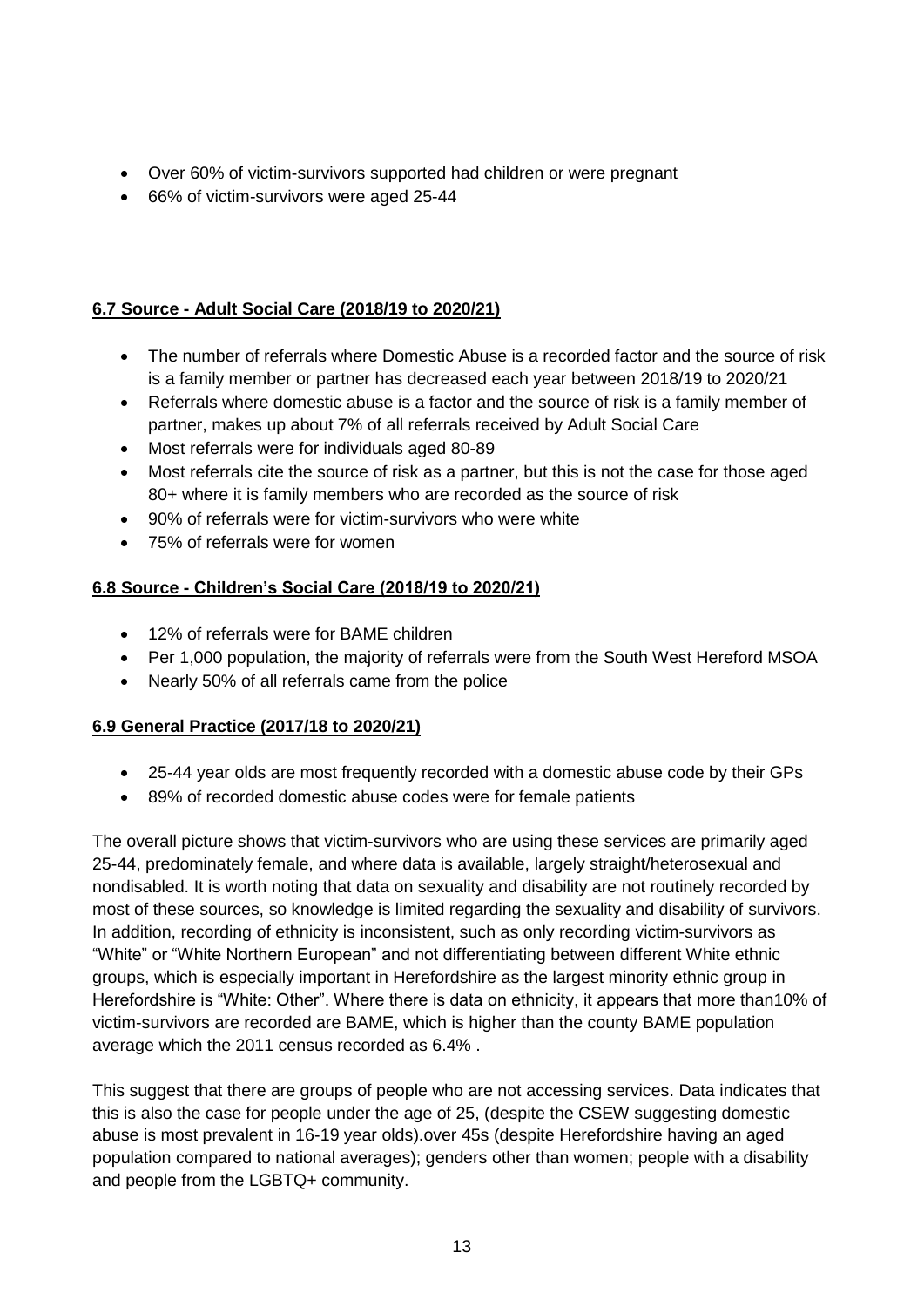The needs assessment also highlighted that access to refuge is frequently declined due to lack of space and that victim-survivors rarely support police action when an offence has occurred. The domestic homicides data also emphasises the danger of familial domestic abuse. This is also illustrated as a specific issue for over 80's in the Adult Social Care data.

There have been concerns nationally that COVID-19 restrictions and lockdowns since March 2020, will have led to an increase in domestic abuse, however, based on the available data the only noticeable increase in demand in Herefordshire seems to be for IDVAS, which may suggest that whilst there has not been an increase in domestic abuse generally, we have seen more victim-survivors who are assessed as being at high risk.

### **7. Strategic priorities for 2021 - 2024**

The priorities for the strategy are:

- $\bullet$  Priority 1 Prevention
- $\bullet$  Priority 2 Provision
- $\bullet$  Priority 3 Partnerships
- $\bullet$  Priority 4 Perpetrators

These priorities remain unchanged from the 2019 strategy with minor changes to the objectives in order to reflect the new act requirements. The vision, priorities and objectives were developed through ongoing work with, and gaining the views of professionals, stakeholders and groups from across Herefordshire, including people with lived experience of domestic abuse.

The outcomes for each priority listed below will be monitored by the Local Partnership Board via their annual work plan.

### **7.1 Priority 1 – Prevention**

The aim is that individuals and communities understand domestic abuse and the harm it causes and have the skills to build a culture that supports healthy relationships. Preventing domestic abuse is key to delivery of our vision.

Talk Community is the council's strategic approach to prevention, enabling people to get the assistance they need and managing demand for more specialist services. It conveys an aspiration and culture which prioritises prevention, innovates and intervenes at the earliest possible point to make independence and wellbeing inevitable. There are five strategic aims of Talk Community, shown below:

- Putting wellbeing, social value and strengths based approaches in all practice, policy and decision making.
- Ensuring that prevention and early intervention are prioritised.
- Targeting resources based on need and place, maximising impact and value for money.
- Challenging and developing our culture and practice, and
- Working in partnership with a focus on system integration at all levels.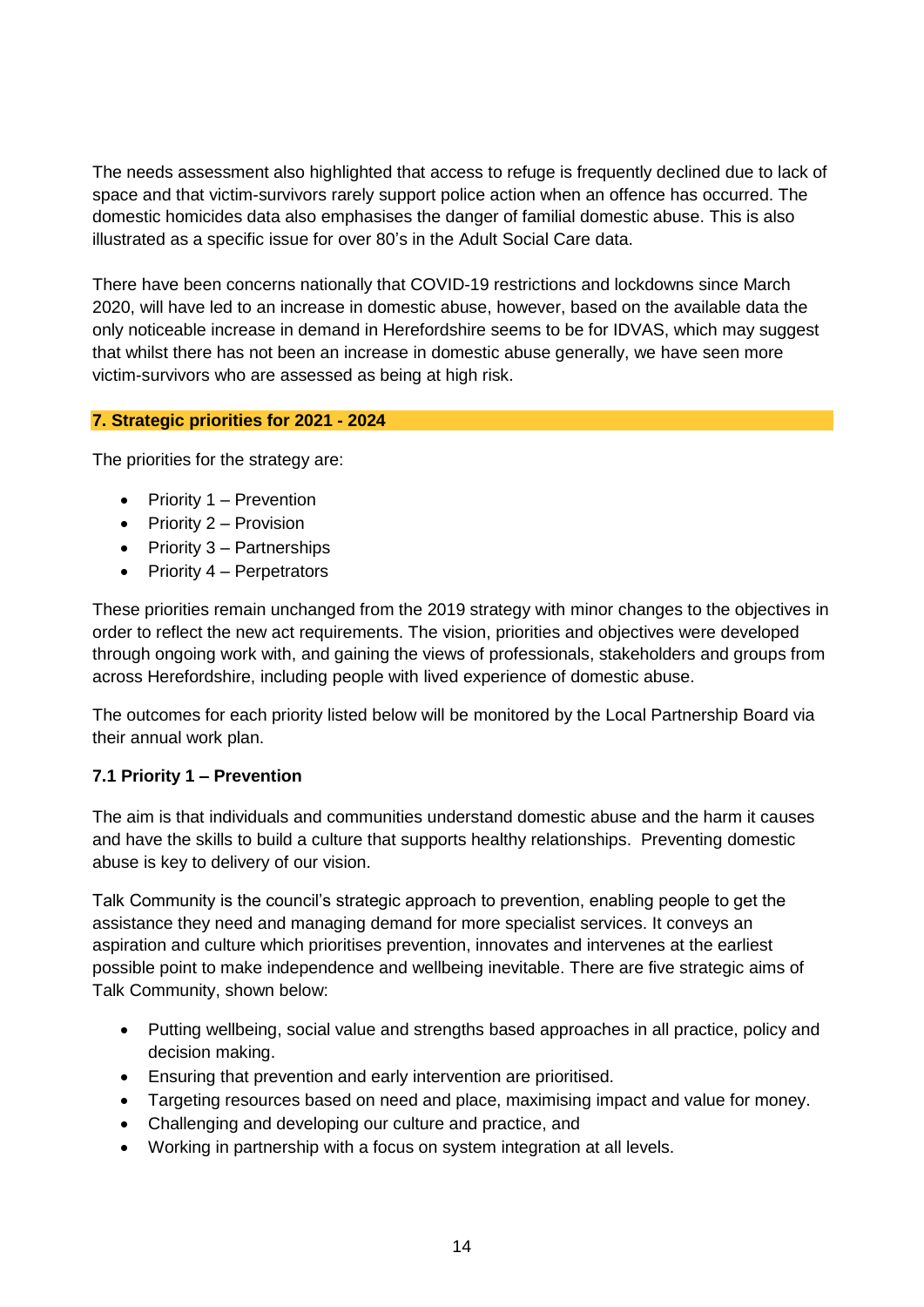Talk Community offers an approach that is fundamental to the council's future delivery and prevention agenda. It compliments prevention activities taking place for different groups within communities, including children and young people where early help activity is already taking place. The following objectives are set within this strategic approach.

**Objectives:** Partner agencies will:

- Collect and use data effectively to create a shared understanding of domestic abuse in Herefordshire.
- Work collaboratively across organisations and through Talk Community to support culture change in the population, developing a community that recognises and rejects all forms of domestic abuse.
- Create an environment throughout universal services and Talk Community that supports early disclosure of domestic abuse by those affected and provides a high quality and consistent initial response.
- Increase awareness amongst those who work with people with additional vulnerabilities and certain protected characteristics (see Appendix 1) to ensure domestic abuse is identified through an effective initial response.
- Support young people, children and families to recognise the signs of domestic abuse and understand the harm it causes as well as the positive impact of disclosing abuse.
- Ensure information, advice and support in relation to the above is accessible and appropriate for victim-survivors with certain protected characteristics and other vulnerabilities that that there is adequate support in place.

# **Outcomes for Priority 1:**

- Increased recognition by the population of all forms of domestic abuse and the harm it causes to children with particular reference to those with certain protected characteristics and other vulnerabilities.
- Increased understanding by professionals of the signs, symptoms and appropriate response to domestic abuse
- Decrease in the impact of domestic abuse on children, through reduction in the number of children affected, improved early identification and reduction in repeat incidents affecting children.

# **7.2 Priority 2 - Provision**

The aim is that when domestic abuse is disclosed, identified or reported, those affected can access timely and effective information, safe accommodation, advice and support. This support should met the needs of the affected individuals in a way which ensures equality for victimsurvivors across our communities including any children, now recognised as victim-survivors in their own right.

**Objectives: Partner agencies will:** 

 Ensure that those experiencing domestic abuse can easily and safely contact, or be referred, and access specialist domestic abuse services and safe accommodation,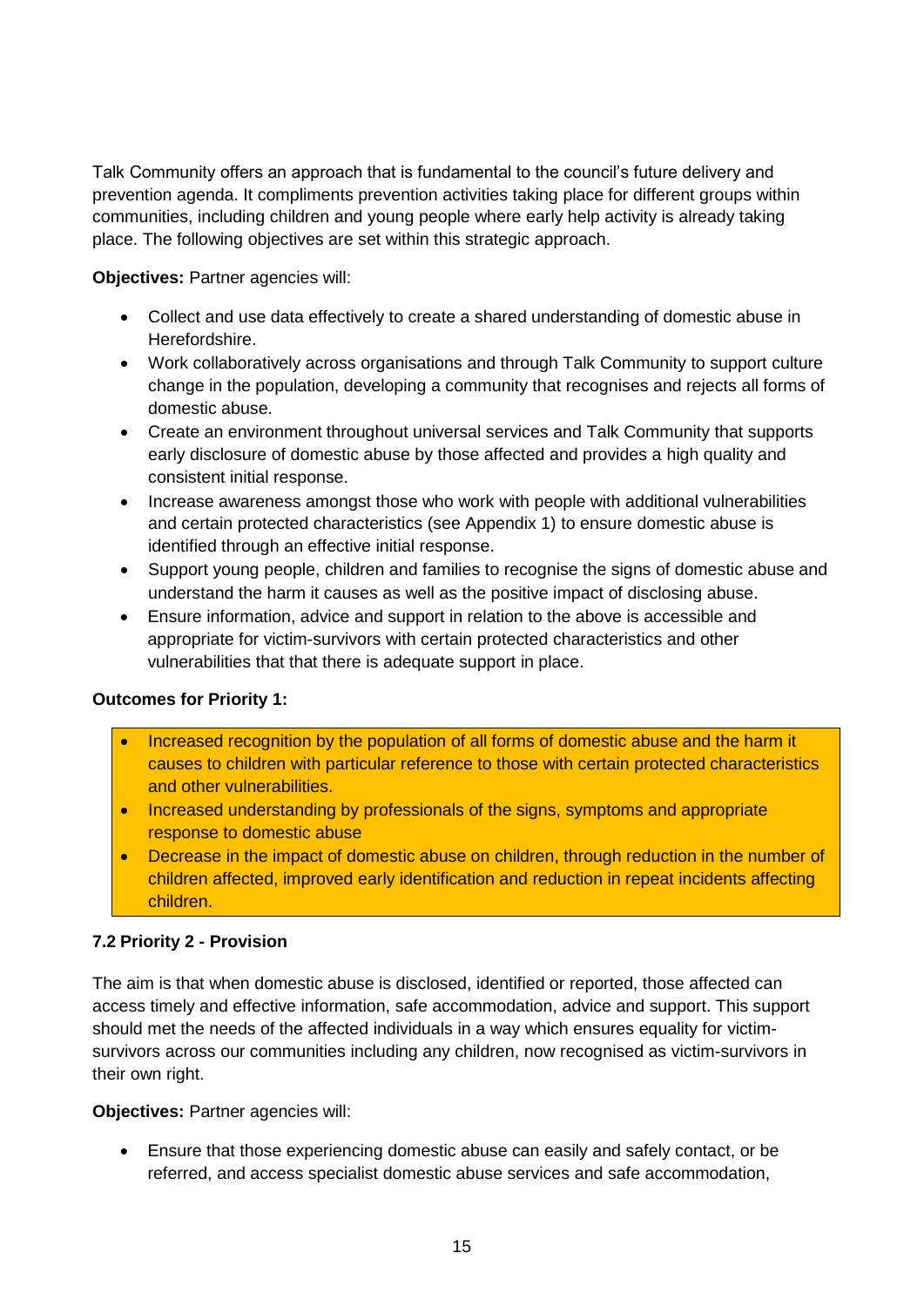including those with certain protected characteristics or vulnerability such as multiple complex needs, and children who are identified as victim-survivors in their own right.

- Ensure that children exposed to domestic abuse are supported in the best possible way.
- Ensure that housing advice, emergency and other appropriate housing solutions are available to those experiencing domestic abuse, and where appropriate support those affected by domestic abuse and their children to remain in their homes safely.

### **Outcomes for Priority 2:**

- Those affected by domestic abuse and their families are supported to re-build their lives, and to maintain an enhanced view of positive relationships both within their families and their future.
- Those affected by domestic abuse and their families are safe from harm.
- Children who are victim-survivors of domestic abuse are safe from harm and supported as victim-survivors in their own right

# **7.3 Priority 3 - Partnerships**

Domestic abuse has impact across multiple agencies who play a key role. These include primary and secondary health care, police, early years, children's social services, adult social care, schools, courts and probation. There is no single place that a person might disclose domestic abuse and no single agency that can provide a full response. Acknowledging that domestic abuse can be the cause of or underlying issue in relation to multiple health and social problems including substance use and mental health. It is also recognised that abuse towards people and abuse towards animals are often interlinked. Close partnership working is essential, with a shared vision, strong leadership and clear pathways. The aim is to work together across organisations and geographical areas in an efficient and effective way to prevent, and protect those experiencing, domestic abuse.

### **Objectives:** Partner agencies will:

- Ensure there is strong leadership across all organisations on domestic abuse.
- Work collaboratively across organisations to create clear pathways for supporting those experiencing domestic abuse.
- Ensure data is collected and collated to provide a clear understanding of those effected by domestic abuse across Herefordshire. The data will support the on-going needs assessment and the development of future service provision to accurately reflect Herefordshire residents, including identifying those affected with certain protected characteristics.
- Ensure that front line staff (for example, staff who work in primary care, emergency department, children's centres, schools, children's social care, adult social care, fire service);
	- i) have a good understanding of domestic abuse;
	- ii) are professionally curious in their investigation of underlying causes of a person's current circumstances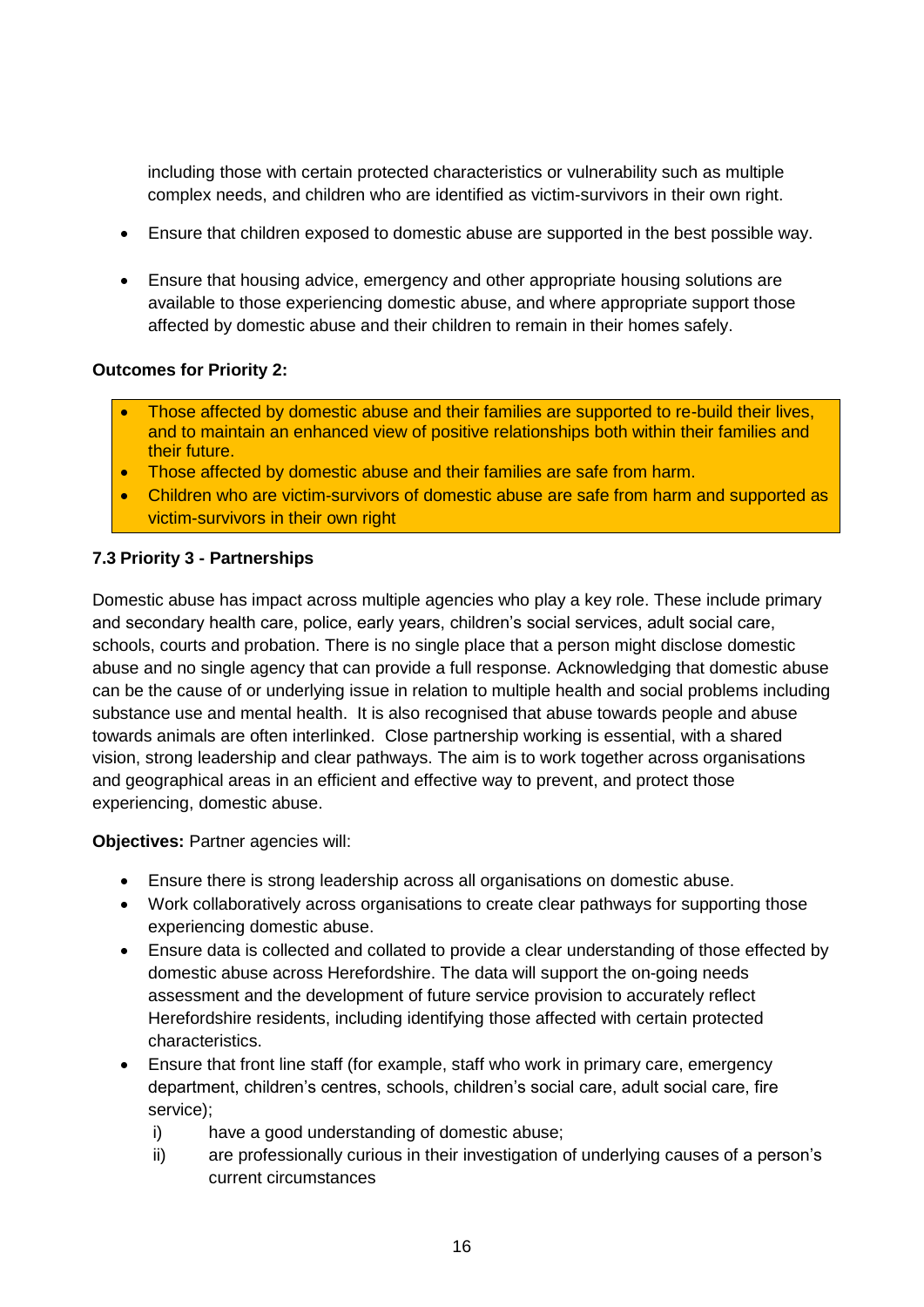- iii) have awareness and understanding of the Domestic Abuse Act 2021 and how the measures impact on their roles and responsibilities
- iv) see it as their role and responsibility to reduce the harm of domestic abuse; and
- v) understand the tools/resources available to them to do so.

### **Outcomes for Priority 3:**

- Improved shared understanding of the whole system response to domestic abuse.
- Reduction in cross organisation barriers to an effective response to domestic abuse.
- Established pathways for joint working and planning of health and social interventions.

### **7.4 Priority 4 – Perpetrators**

There are many tools available to the police and court system to prevent and deter perpetrators from domestic abuse. The aim is that the tools available are used effectively and consistently and that those experiencing domestic abuse see the police and criminal and civil legal systems as working to protect them and their children.

**Objectives:** Partner agencies will:

- Support those experiencing domestic abuse to use the various tools available to prevent further offending (e.g. Domestic Violence Disclosure Scheme, Clare's Law), Domestic Violence Protection Notices and Domestic Violence Protection Orders).
- Use the criminal justice system to its full effect to deter offending and bring perpetrators to justice.
- Make available effective, evidence-based programmes to help change perpetrator behaviour, where perpetrators have the capacity to change.

### **Outcomes for Priority 4:**

- Reduction in re-offending by perpetrators
- Victim-survivors of domestic abuse are aware of the range of prevention tools available and supported to access them.

#### **8. Delivering the Domestic Abuse Act requirements and strategy implementation**

#### **8.1 Leadership and delivery**

The existing Domestic Abuse Strategic and Delivery Group, acting as the Board under the Community Safety Partnership structure has been amended to provide a higher level executive group which now forms the Local Partnership Board. The Board will deliver a collaborative approach to domestic abuse, oversee and monitor progress of the needs assessment, the strategy and its implementation and report back to Government. It is responsible for providing advice to the council about the functions required under section 57 of the Act. In line with the draft statutory guidance, the Local Partnership Board includes the following members: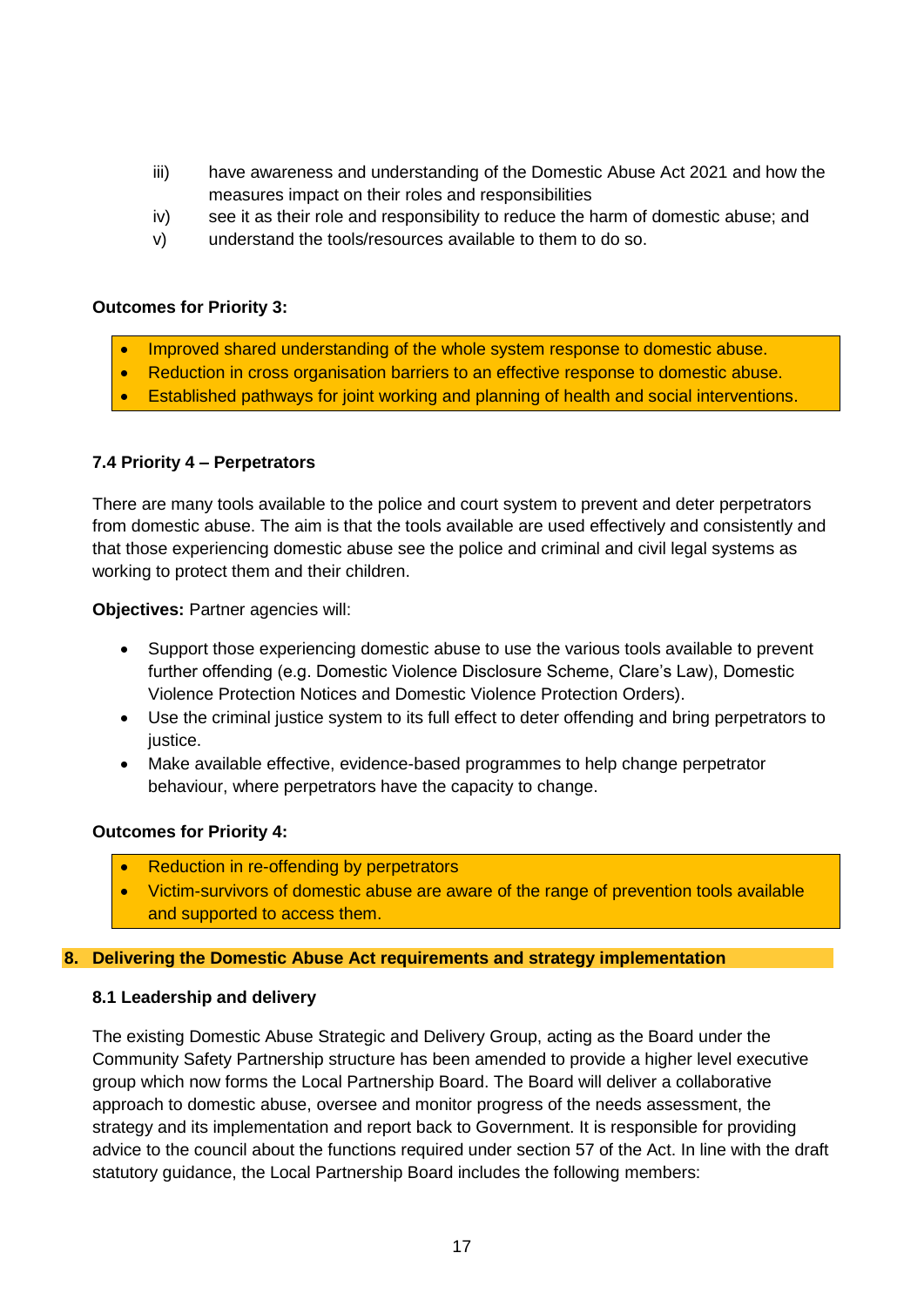- Council representative
- Victim-survivors representative
- Children's representative
- Voluntary sector representative linked to supporting victims-survivors
- Health representative
- Policing representative
- Housing representative
- Representative for those people with 'protected characteristics' identified within the statutory guidance

The Board can add to this membership where it is deemed relevant for the furtherance of the aims set out in the Act. The Board will agree a work plan to implement the strategy, working alongside the operational delivery group. The work plan will take account of existing commissioned services and focus on actions, opportunities and resources available within each partner organisation and wider funding opportunities as well as monitoring the outcomes of this strategy. Commissioned services are monitored through quarterly meetings lead by the Community Commissioning Team at Herefordshire Council.

The Governance Structure for the Local Partnership Board is as follows:



### **8.2 Consultation and engagement**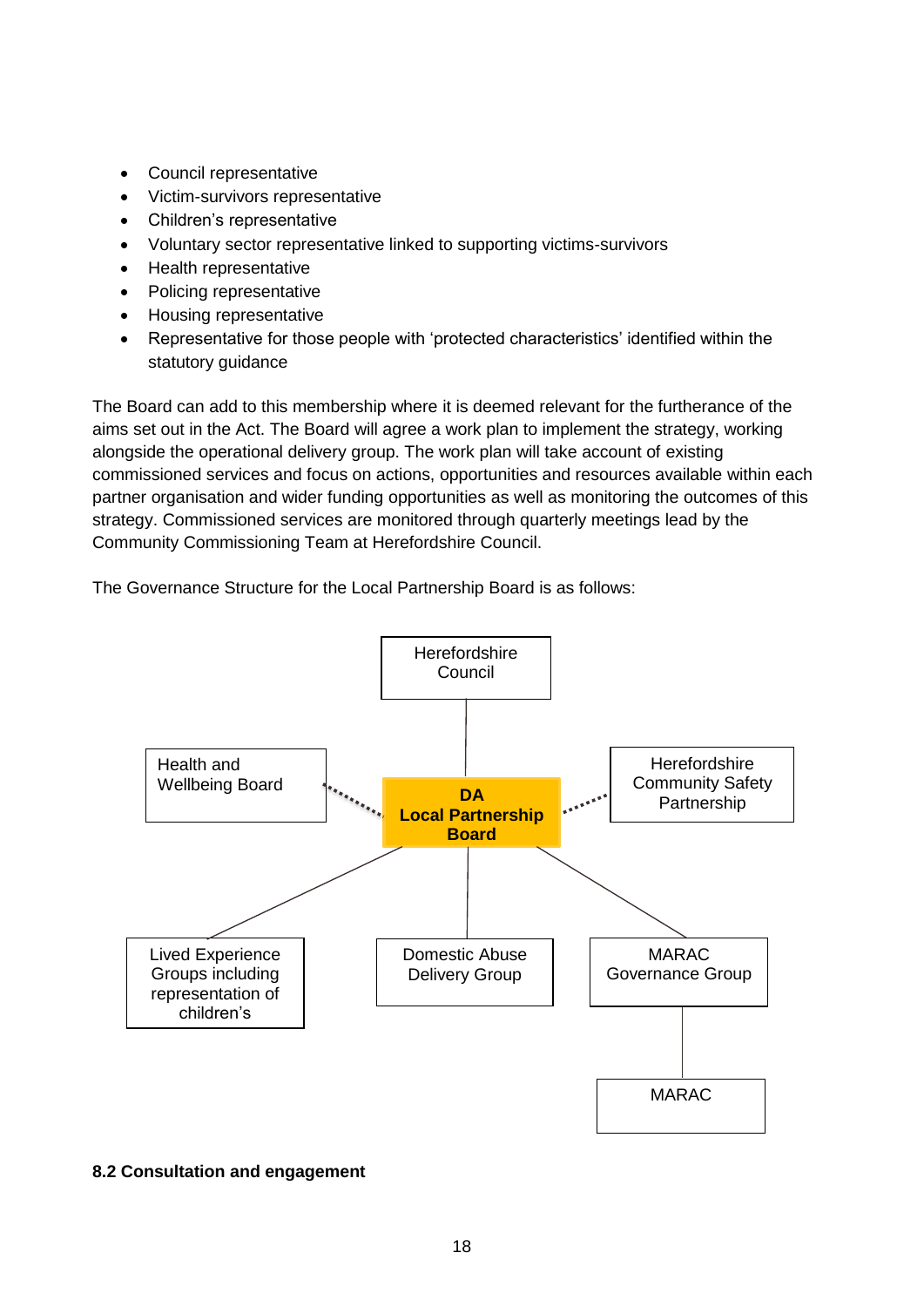A stakeholder consultation was undertaken via an online survey in December 2021. A stakeholder focus group was convened in March 2022 to follow this up. The following feedback was received from a range of statutory and voluntary sector organisations; please also see corresponding responses:

- Need to embed quality standards. This has already started through the commissioning and improved partnership working e.g. co-location with MASH. This will be further developed by the Local Partnership Board via their work plan.
- How can we help people to understand what domestic abuse is e.g. much more than physical violence? This will be achieved through training and education. WMWA and WMRSASC deliver training to a wide range of partners and in local schools to help professionals and young people to develop an understanding of positive relationships and behaviours that are abusive.
- Ensure that the impact of the COVID-19 pandemic is addressed in the strategy. The impact of the pandemic has been highlighted in the strategy.
- How can the VCS add value to existing commissioned services? By increasing awareness of domestic abuse within their organisations and customer, by attending training events, by identifying gaps in service provision and by sign posting to services.
- How can we identify gaps in service provision? The domestic abuse needs assessment will be updated annually. Feedback from service users, people with lived experience and wider VCS / statutory service providers will be used to shape future service provision.
- The definition of domestic abuse is welcomed, but it does not strongly underline the power and control element of domestic abuse. This has been acknowledged in the strategy.

West Mercia Women's Aid were commissioned to undertake detailed engagement work with service users and people with lived experience of Domestic Abuse in March and April 2022. This included survey work and focus group sessions and included feedback on how best to continue engagement activity throughout the lifetime of the strategy.

The main themes arising from this engagement process were:

- There should be more education around domestic abuse available to young people.
- Need to improve access to services, remove barriers to coming forward to sharing experience of domestic abuse,
- A need for greater understanding of the signs, symptoms of, and response to, domestic abuse amongst professionals.
- Partnership working is fundamental to supporting people with lived experience of domestic abuse.
- More tools are needed for the Police and Court systems to deter perpetrators of domestic abuse.

These key themes are picked up in the strategy under the priorities of prevention, provision, partnership and perpetrators.

The information gathered through this process has been used to update the strategy and will be used to inform the future commissioning activity in line with the guidance provided alongside the Domestic Abuse Act 2021.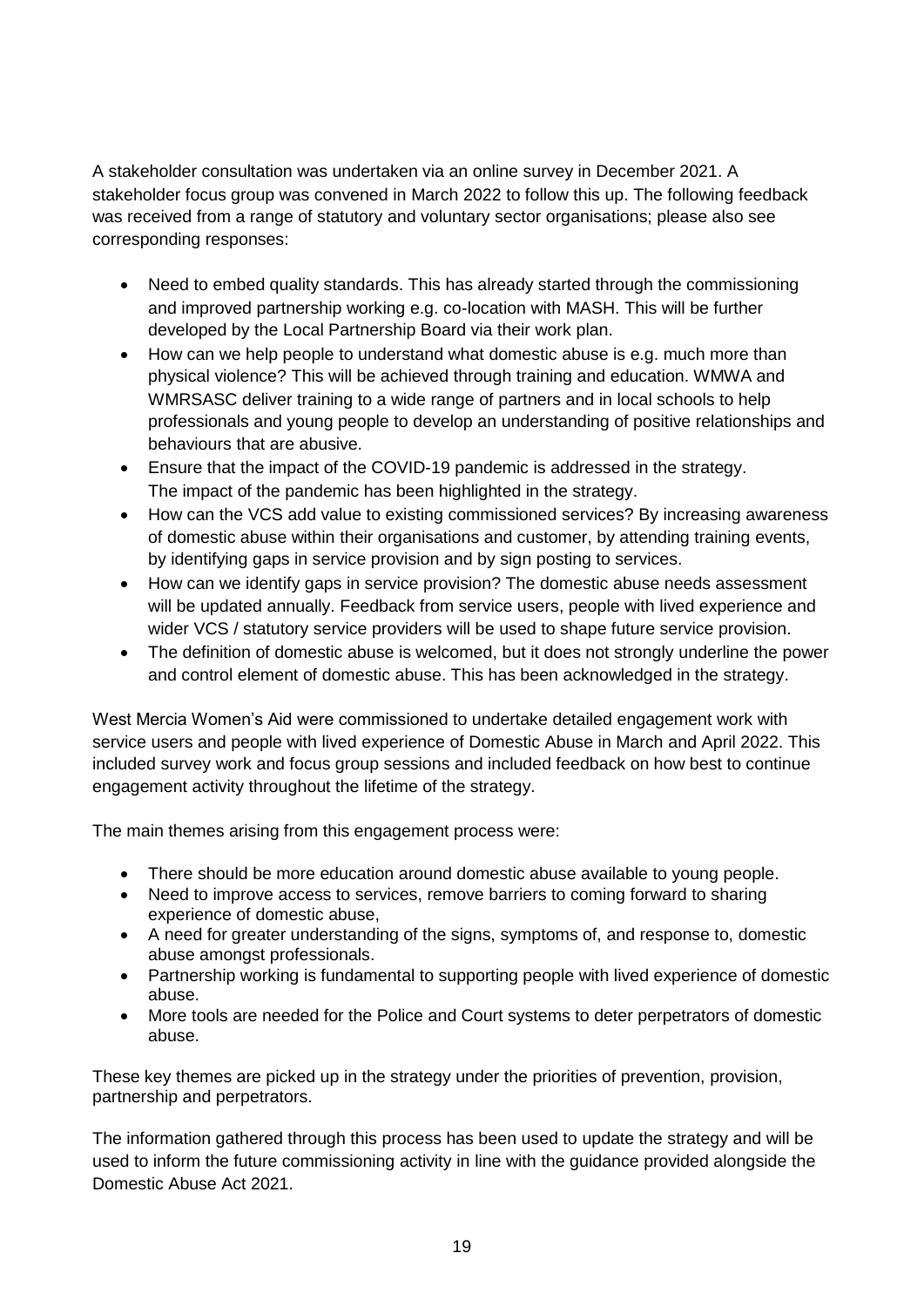# **8.3 Commissioned Services**

# **8.3.1 Council funded services**

The council commissions a domestic abuse support service which delivers the following outcomes based services to support victim-survivors, and is in place until 2024. This represents an investment of £1 million over a period of five years. The service includes;

- Online and telephone helpline
- Safe accommodation through housing support or refuge accommodation with associated support work in relation to information, advice and signposting
- Outreach support
- Group Work
- Information and advice
- Raising awareness
- Support for children
- Intelligence sharing
- Strategic influence

The support work offered is individualised, outcome focussed and uses a strengths based approach with victim-survivors in line with the councils Talk Community approach.

Previous Ministry of Housing and Local Government (MHCLG - now the Department for Levelling Up, Housing and Communities DLUHC) funding enabled short term investment in staffing capacity with the existing countywide service provider to support seven separate properties of refuge dispersed accommodation as well as resource supporting children and young people. The learning from this pilot work has influenced commissioning activity, specifically, the additional funding from MHCLG in 2021/22 which has been used to sustain and enhance the safe accommodation and associated support offer to nine dispersed accommodation units.

# **8.3.2 Other local services**

There are a number of other services supporting victim-survivors of domestic abuse in operation in Herefordshire funded from a range of sources such as the Police and Crime Commissioner and central government. These include;

- Independent Domestic Violence Advisors
- West Mercia Women's Aid Children and Young person's worker
- Building Better relationships behaviour change programme
- Inspiring Families support for families as victim-survivors and behaviour change for perpetrators
- Sexual Assault Referral Centre
- West Mercia Rape and Sexual Abuse Support Centre
- The Drive Programme behaviour change programme for perpetrators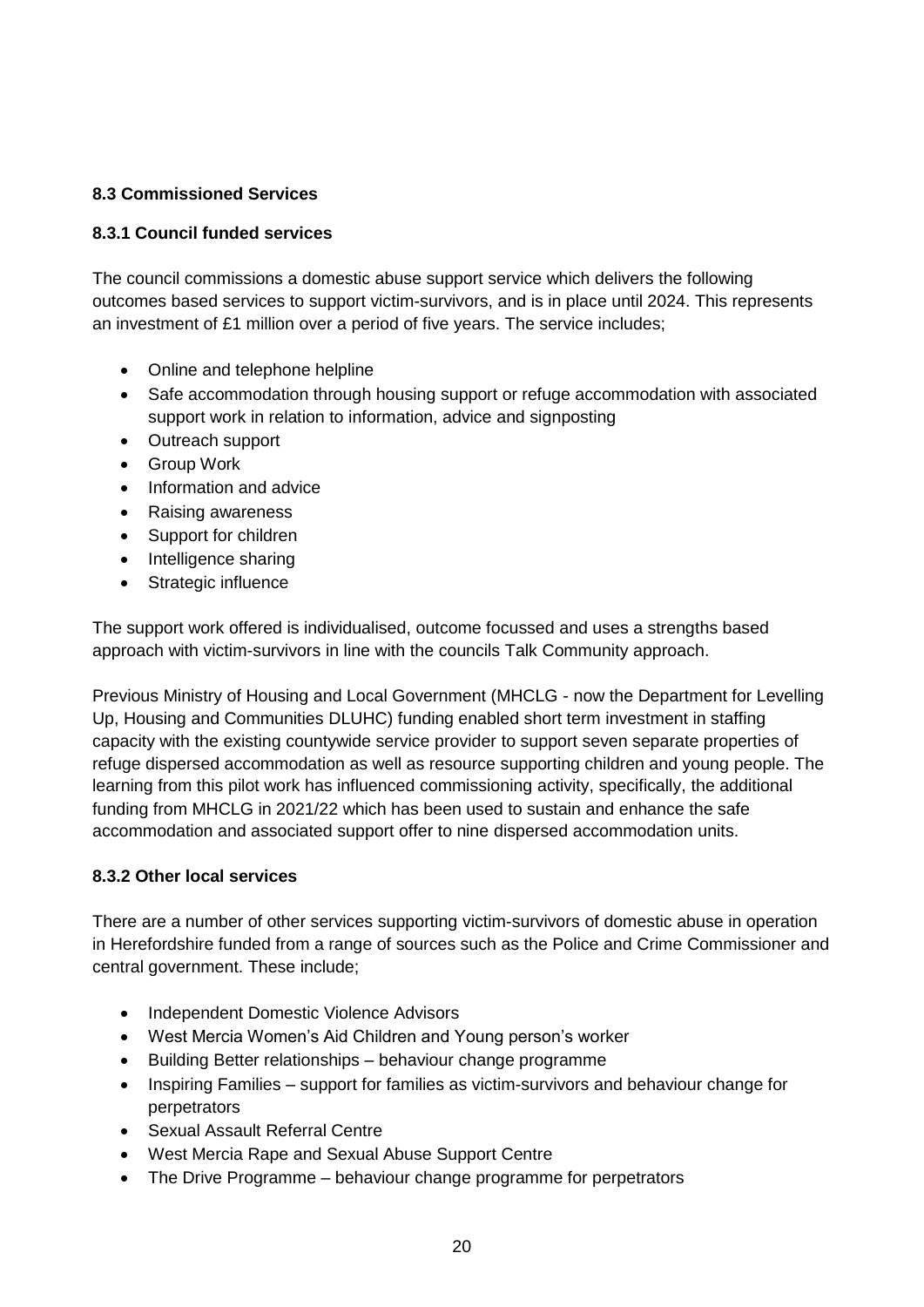- Helping hands and Crush programmes awareness and understanding in primary and secondary aged children
- **Herefordshire Substance Use Recovery Service**
- Sexual Health services Solutions for Health
- Public Health nursing (Health Visitors and School nurses)
- Herefordshire Home Point Herefordshire choice based letting scheme for social housing.
- Talk Community initiates including the free holiday activities programme.

Service planning and commissioning activity is regularly considered collectively by key stakeholders and this will continue through the new Local Partnership Board and the existing partnership structure.

# **8.3.3 Additional service provision during 2021/22**

With the funding available from central government for 2021/22, the council commissioned a range of new, but complimentary, services which focused on increasing resources within the county to deliver the following:

- Connecting West Mercia Women's Aid with universal services, organisations, talk community hubs, community groups and individuals with expertise in working with and for people with certain protected characteristics.
- Training and awareness raising to upskill professionals across these services/organisations to recognise and respond to domestic abuse, raise awareness, create culture change and communicate services available.
- Increased communication and media activity.
- Continuation and expansion of a short term government funded project, developed during the Covid19 response, which will deliver the staffing support to:
	- $\triangleright$  9 houses in Herefordshire used as dispersed safe accommodation for victimsurvivors fleeing domestic abuse (in addition to the main refuge), the majority of which permit pets.
	- $\triangleright$  Associated advice, advocacy and support for adults and children
- An experienced domestic abuse professional co-located virtually within the Multi-Agency Safeguarding Hub and Domestic Abuse Hub for the purposes of developing and sharing intelligence and triage of cases. The role will also focus on enhancing the data captured around certain protected characteristics, which will in turn support the needs assessment.
- Specialist worker to focus on those people with multiple complex needs and facilitating access to counselling support.
- Enhanced data capture particularly around protected characteristics.

The general themes of support provided by the enhanced workforce through the new services include;

- a. Advocacy support
- b. Domestic abuse prevention advice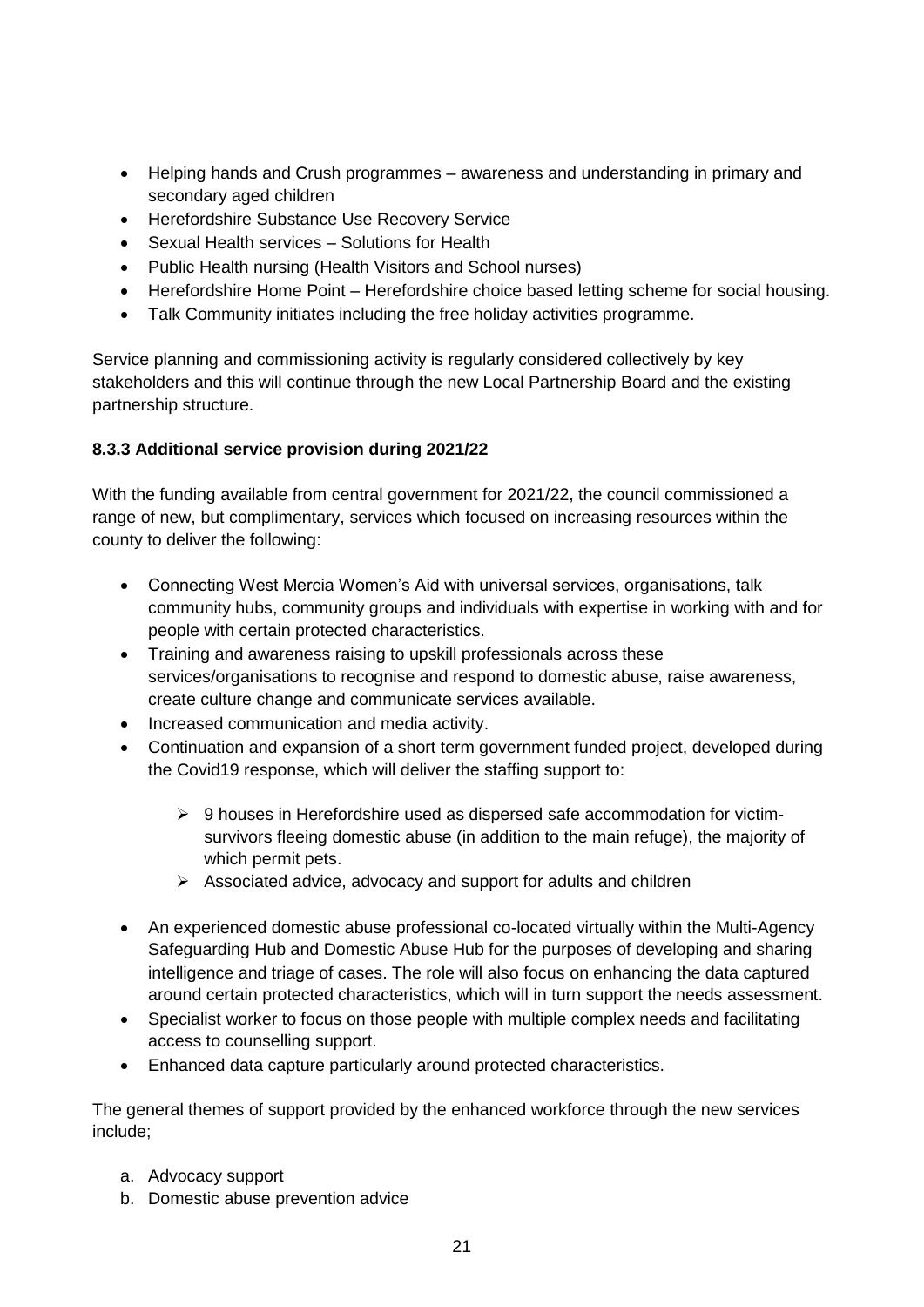- c. Specialist support for victim-survivors with relevant protected characteristics and/or complex needs
- d. Children's support
- e. Housing related support
- f. Counselling and therapy

The needs assessment confirms our approach by demonstrating that victim-survivors of some protected characteristics are currently seldom accessing services and that there is constant and often unmet demand for safe accommodation.

### **8.3.4 Future commissioning**

DLUHC have confirmed another annual grant for the 2022/23 financial year, to support local authorities to deliver the new duties set out in the Domestic Abuse Act 2021. This funding will be used to continue some of the successful work started during 2021/22 as well as commissioning new activities based on the needs assessment, feedback from our engagement process with service users and people with lived experience and examples of best practice. The following areas of focus are being considered:

- Community champions linked to Talk Community Hubs.
- Co-locating services to ensure shared specialist knowledge.
- Workforce development including social care specifically in relation to domestic abuse in relation to people with disabilities and older people.
- Legal and financial advice drawing on Talk community programmes around financial advice and developing opportunities to access legal advice and information within hubs.
- Perpetrator programmes

The annual nature of the funding settlement, can make it difficult to retain staff and sustain services. It is not yet known if more funding will be granted for 2023/24.

### **9. Challenges in addressing Domestic Abuse**

All people affected by domestic abuse are vulnerable in some way. However, there are certain groups of people who are harder to reach due to certain protected characteristics, vulnerabilities or cultural challenges:

### **9.1 Men**

There are fewer known cases of men reporting domestic abuse than women. Just 2% of high risk cases discussed by MARAC were male, lower than the expected proportion of between 4-10%. There are very few men accessing the local domestic abuse support service provided by West Mercia Women's Aid.

### **9.2 Older People**

Older people are less likely to make disclosures of domestic abuse, further exacerbated by health conditions such as dementia or physical disability. People in these circumstances are more likely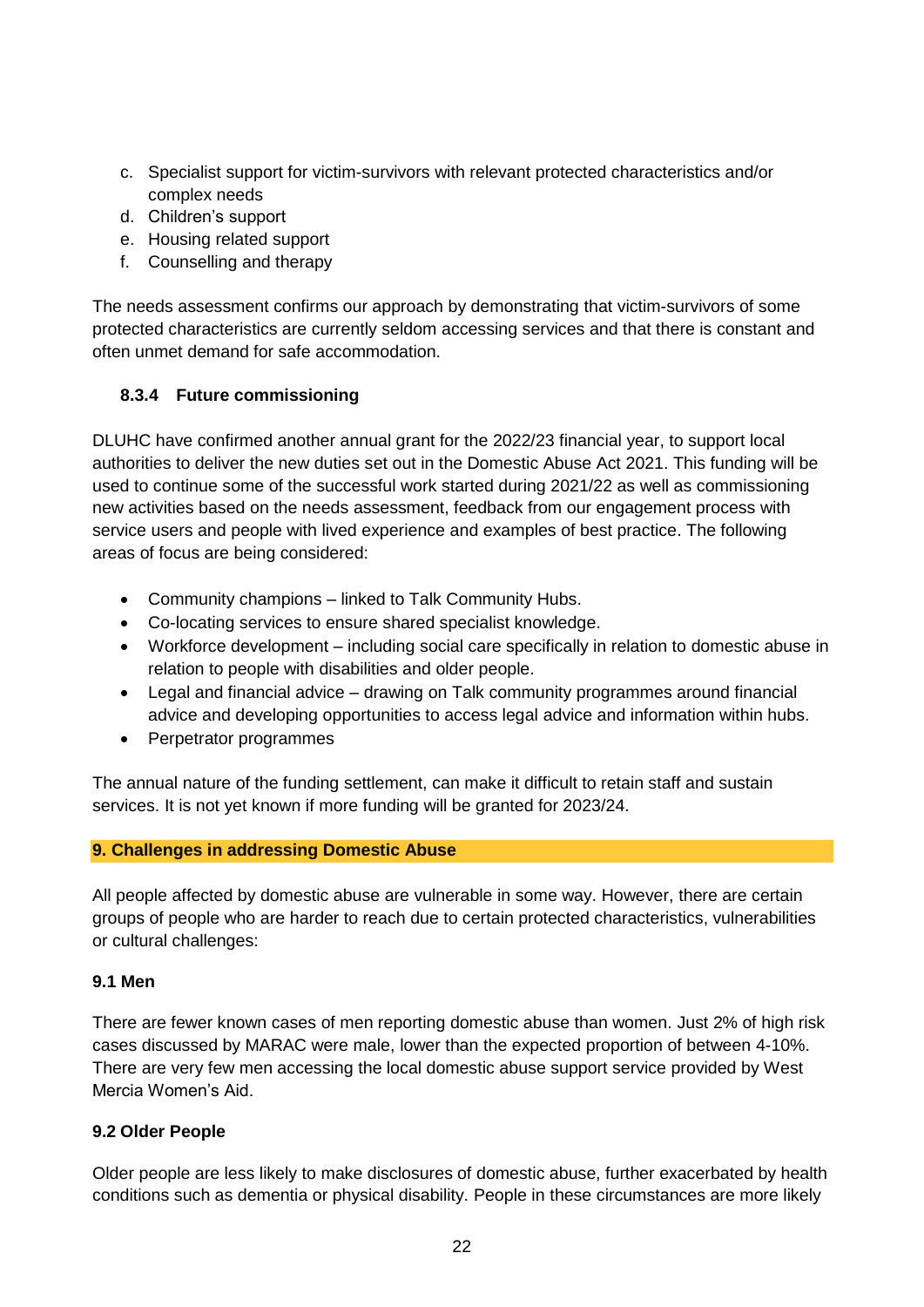to be isolated and reliant upon their partner or family for their care, while the demands upon their carer can cause additional pressures and a shift in the dynamic of their relationship.

# **9.3 People with a disability**

Similarly, people with physical or mental health illness or learning disabilities can be additionally vulnerable to domestic abuse due to isolation or a reliance upon their family or partner as their carer.

# **9.4 LGBTQ+ Community**

People from the Lesbian, Gay, Bi-sexual, Transgender or Queer (LGBTQ+) community are less likely to report domestic abuse. Local data provided by West Mercia Women's Aid shows low numbers of people in Lesbian, Gay or Bi-sexual relationships accessing the service and similarly lower than expected numbers of LGBTQ+ cases are considered in MARAC (less than1% of all high risk cases) than would be expected (more than 5%). The West Mercia and Warwickshire Police Draft Domestic Abuse Threat Assessment 2017 reports for couples in a same sex relationship, females accounted for 7% of reported offences and males for 8%. This would indicate that proportionately, those in same sex relationships are not accessing domestic abuse support services.

# **9.5 Ethnic Minorities**

People from ethnic minority groups may be reluctant to report abuse due to fear of isolation or repercussions, or due to a lack of understanding about domestic abuse, UK law and the support available. Key communities to consider in Herefordshire include the Eastern European and Traveller populations. People affected by domestic abuse in both of these communities might face additional challenges which make it harder to identify abuse for both the person affected and agencies, and more difficult to flee the abusive relationship. Reasons for this may include; lack of trust in police and other professionals, being ostracised from their own community for example; if women leave a marriage, traditional established roles for men and women and lack of culturallyappropriate refuge accommodation

# **9.6 Rural Communities**

People living in rural communities may face additional challenges to accessing services, or have concerns about their information being shared with others in their community should they make a disclosure. In 2019, The National Rural Crime Network, published the results of an 18 month intensive research project on domestic abuse in rural areas, ['Captive and Controlled'.](https://www.ruralabuse.co.uk/wp-content/uploads/2019/07/Domestic-Abuse-in-Rural-Areas-National-Rural-Crime-Network.pdf;) The report shows a picture of domestic abuse in rural Britain with hidden victims who feel isolated, unsupported and unprotected.

The report finds:

- Abuse lasts, on average, 25 per cent longer in the most rural areas.
- Traditional, patriarchal communities control and subjugate women.
- The policing response is largely inadequate.
- Support services are scarce less available, less visible and less effective.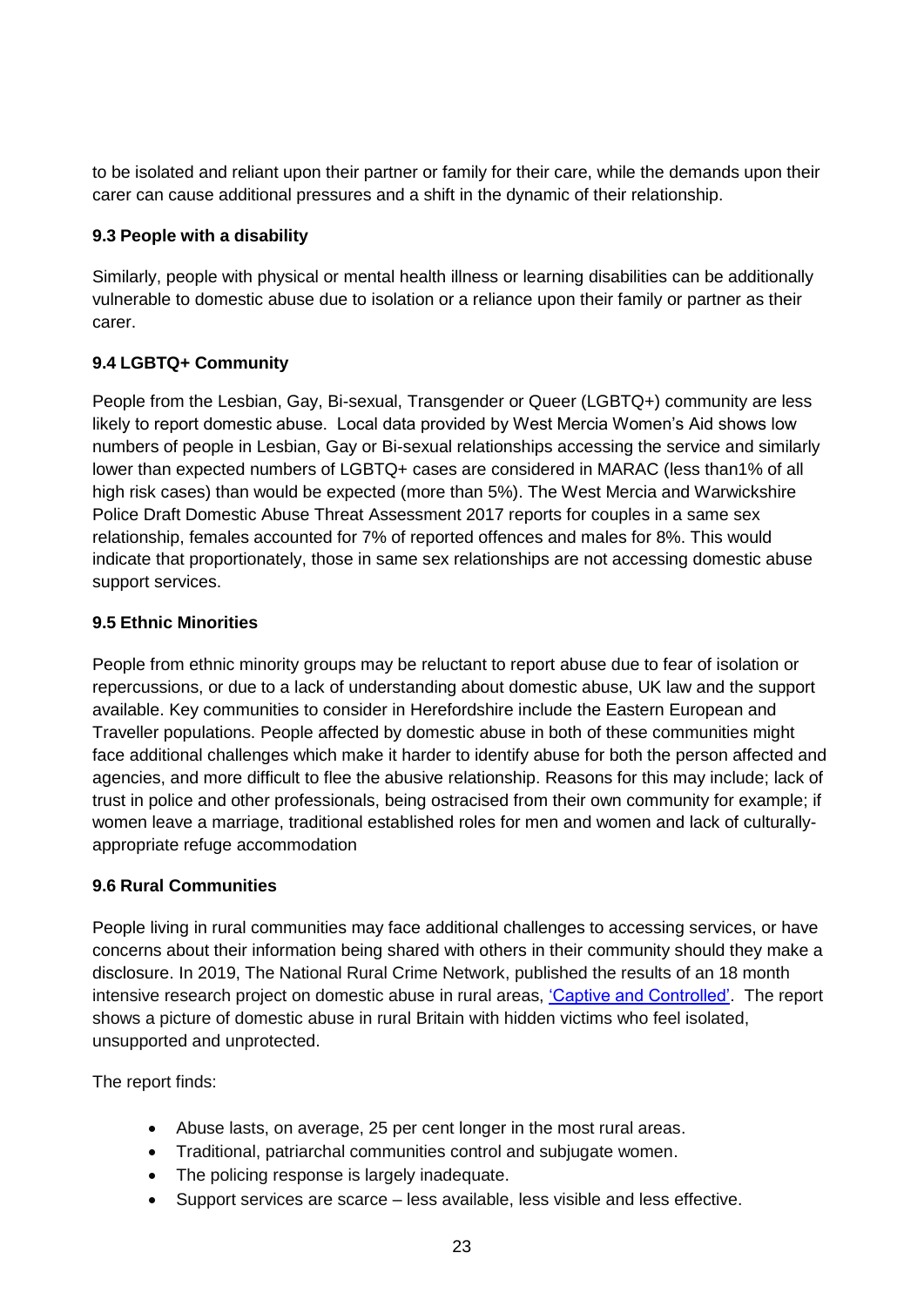- The more rural the setting, the higher the risk of harm.
- Retreating rural resources make help and escape harder.
- Rurality and isolation are deliberately used as weapons by abusers.
- The short-term, often hand-to-mouth funding model has created competing and fragmented service provision.
- Close-knit rural communities facilitate abuse.
- An endemic data bias against rural communities leads to serious gaps in response and support (victims in rural areas are less likely to report and this in turn leads to a that the problem is not as serious as it actually is, which in turn leads to less resources being devoted to it).

Herefordshire is a rural county, which brings additional barriers for those experiencing domestic abuse, including recognising abuse, asking for help, accessing support and fleeing the abusive relationship.<sup>2</sup> Domestic abuse in rural communities is no less prevalent but can be less visible. Women living in rural areas have been found to particularly value the importance of health practitioners, especially GPs, in providing confidential and safe services for women compared to women living in urban areas. Women have been found to express concern about the confidential nature of services they received in their community, not echoed by women living in urban areas.<sup>3</sup>

Our enhanced service commissioned in 2021 and delivered through WMWA has prioritised and provided support to those victim-survivors with protected characteristics or vulnerabilities such as complex needs, both as victim-survivors and through wider community engagement work. People from all backgrounds must be enabled and encouraged to access services, and the system must be prepared to respond to their individual needs. WMWA are working with Rural Media to deliver targeted campaigns. Links to Talk Community are being explored through this work in order to better understand how this network could be used to sign post and enhance the work of commissioned domestic abuse services.

# **10. Preventing Domestic Abuse**

Primary prevention of domestic abuse is key. This means preventing abuse before it happens. There are several broad categories of interventions that work at a primary prevention level. These include<sup>4</sup>:

 Early childhood and family-based approaches: not only, as described above, does witnessing abuse have a direct impact on child development, but it is in early childhood that children learn a range of skills and attitudes. Skills such as problem-solving, emotional management, and social skills, alongside attitudes to gender roles, relationships and acceptability of aggression and violence, form the basis of future relationships. Children learn much of this from the behaviour of people around them. Positive parenting

 <sup>2</sup> SafeLives Herefordshire MARAC review, 2018

<sup>3</sup> McCarry M and Williamson E. Violence against women in rural and urban areas.

https://www.thewi.org.uk/\_\_data/assets/pdf\_file/0005/49874/vawruralandurbanareas.pdf

<sup>4</sup> World Health Organization. Primary prevention of intimate-partner violence and sexual violence: Background paper for WHO expert meeting May 2–3, 2007

https[://www.who.int/violence\\_injury\\_prevention/publications/violence/IPV-SV.pdf](https://www.who.int/violence_injury_prevention/publications/violence/IPV-SV.pdf)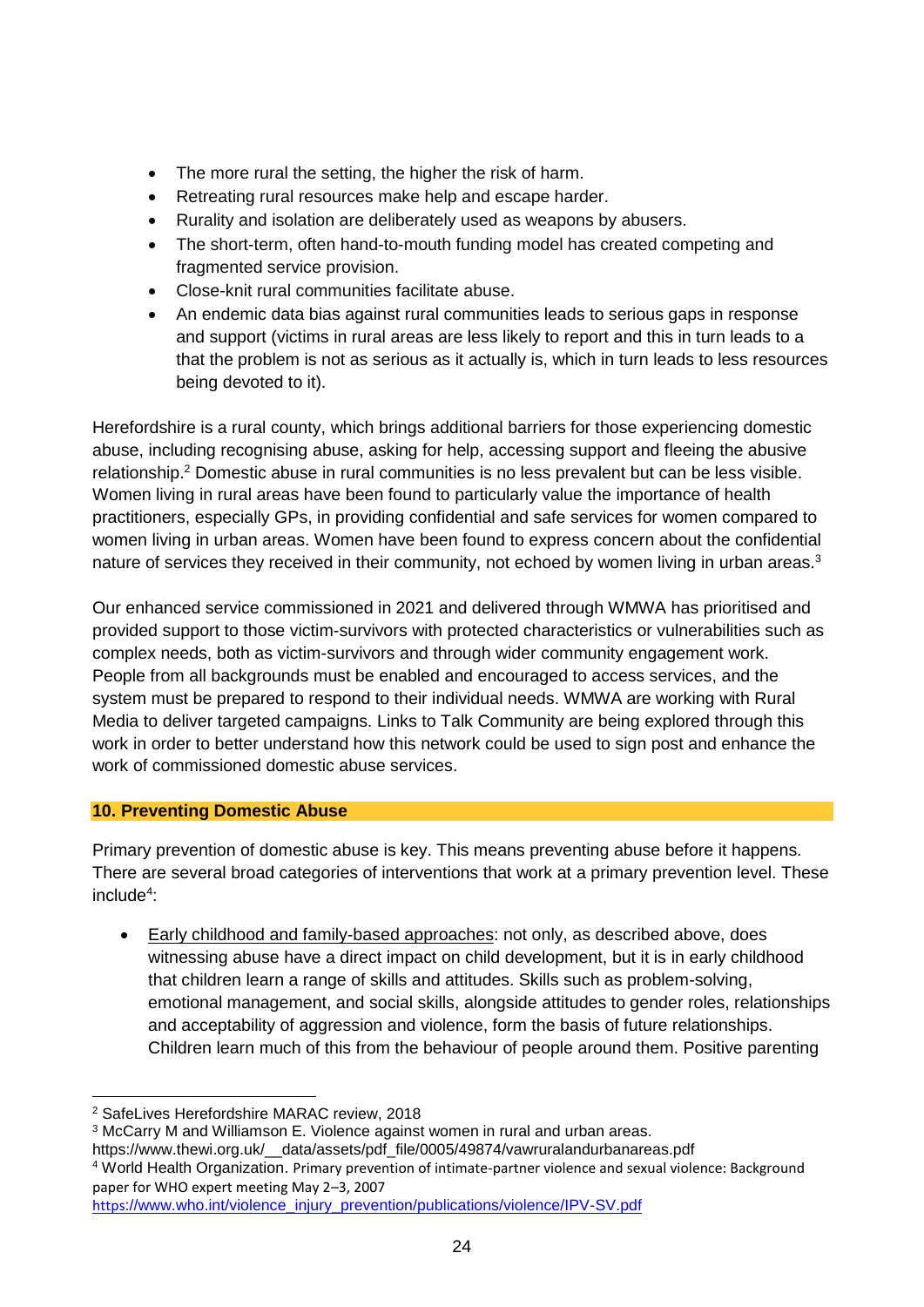and safe and supportive home environments are therefore crucial to pro-social behaviour and healthy relationships.

- Public Health approach; provides a useful framework for prevention of domestic abuse through primary prevention programmes and policy interventions. This approach is aimed at entire populations and as such can address underlying causes of domestic abuse to prevent them from occurring or re-occurring. This approach is dependent on engagement and action from multiple organisations and agencies simultaneously for its success, acknowledging that there are multiple causes of health and social problems. Multiple agencies working in partnership is a key component of addressing both then underlying causes of domestic abuse and preventing the recurrence of incidents. Primary prevention should be targeted at both community and individual levels, addressing gender norms and healthy relationships and empowering individuals and communities in education, workplace and healthcare settings.
- School-based approaches: school based programmes to prevent abuse should be part of broader community based prevention strategies. Evidence suggests that most effective programmes are those that aim to change attitudes and norms, rather than provide information, and should address both boys and girls.
- Interventions to reduce alcohol and substance misuse: alcohol and drug use are typically a situational factor that contribute to the severity of abuse, or a coping mechanism for ongoing abuse, rather than being the primary cause. Alcohol harm reduction strategies, although not addressing the underlying cause, can still lead to improvements in preventing abuse.
- Public information and awareness campaigns: such campaigns are a common approach to preventing domestic abuse, to try to break the silence and influence attitudes and social norms. Communications strategies based on a social marketing framework are more likely to be effective in changing individuals' knowledge, attitudes, and social norms.
- Community-based approaches: such approaches include interventions targeted at subgroups of the population (such as group education for people at risk) and comprehensive community-wide mobilisation interventions like Herefordshire Councils Talk Community programme. Comprehensive programmes are designed to effect social change by creating an enabling environment for changing individual attitudes and behaviour. This approach requires multiple components, often including participatory education or training, public awareness campaigns, and social marketing techniques. These approaches can be particularly challenging as they rely on long-term, participatory engagement with high-quality facilitation and are most effective where there is community ownership.
- Structural and policy approaches: working towards strengthening gender equality can have fundamental impact on domestic abuse whilst improving criminal justice system responses is a key part of a comprehensive approach.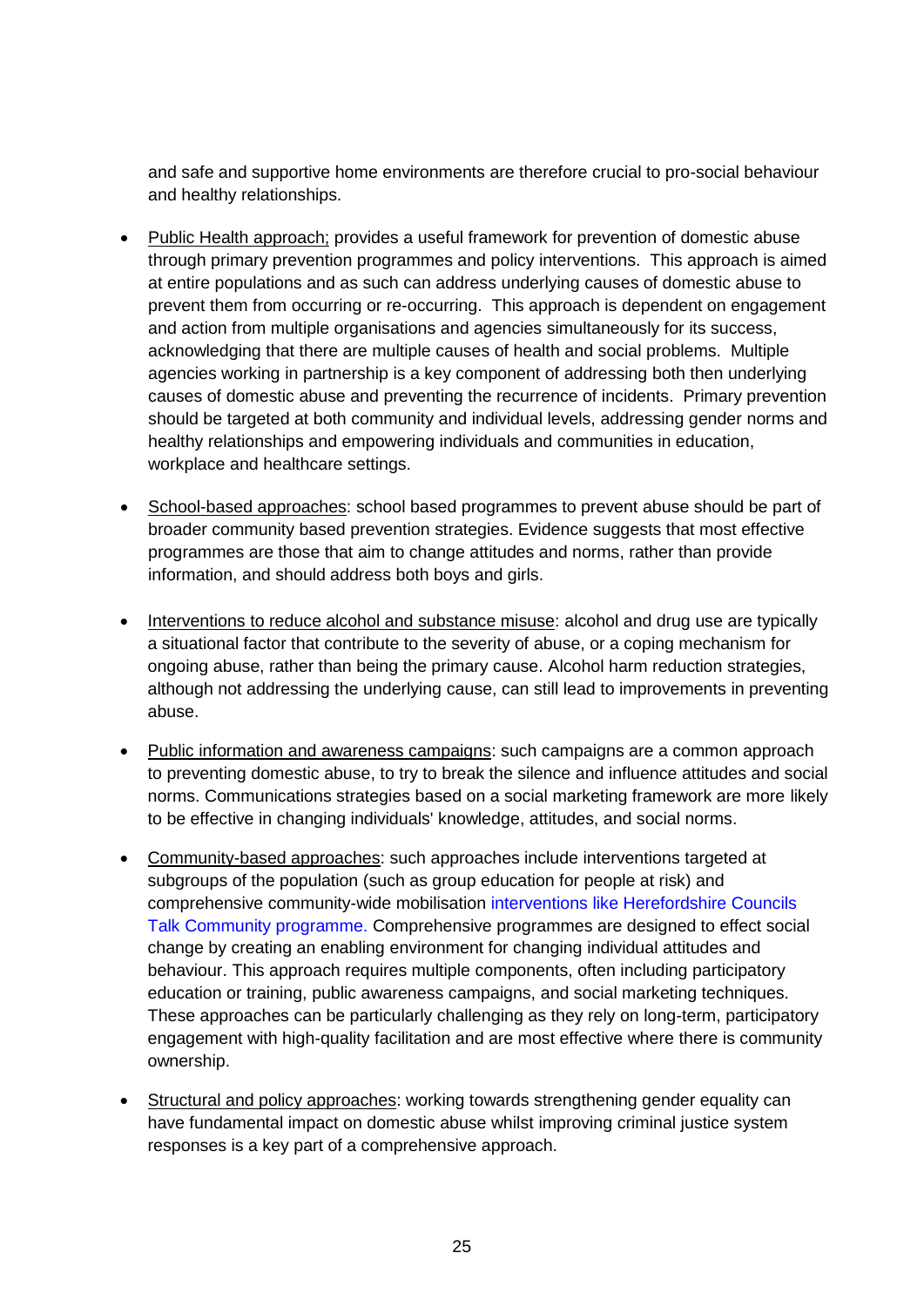This overview, based on international research, outlines the range of activities required across the system to effectively prevent domestic abuse and the importance of the wider work of organisations, such as the council. This strategy and the identified priorities include primary prevention strategies, alongside early identification and harm-reduction after domestic abuse incidents have taken place.

### **11. Representing victim-survivors**

As part of previous engagement work, views were sought from those who have experienced, or continue to experience domestic abuse in order to provide valuable insight into their journey. We also sought the views of parents with young children and professionals working closely with those who have experienced domestic abuse.

The key themes that have emerged from our conversations include:

- Recognition of abuse: People understand that domestic abuse is not just violence, however people affected by domestic abuse found it difficult to identify whether the behaviours they were experiencing or witnessing constituted abuse or were just typical relationship issues. *"When should alarm bells ring and who do you talk to, to check it out?"*
- Fear of losing children: There was a deep fear of children's social services or intervention into family matters. This was driven by the concern that children would be taken away or custody issues. Perpetrators often use children as leverage to exert power and control and persuade someone to stay in the abusive relationship.
- Crisis point: The majority of those affected waited until things reached crisis point and the police or social services became involved before they sought help.
- Cycle of domestic abuse: Many (but not all) of those affected by domestic abuse reported coming from abusive families, and had experienced multiple abusive relationships.
- Feeling that no-one is on their side: Those affected reported that as a parent, once you have been identified as a victim-survivor, you are continually seen as the 'bad guy' by the authorities who are checking up on your parenting skills; by the police who don't believe you unless there's hard evidence (and perpetrators are usually very good persuaders); by their families who think you should keep the family together; and by the criminal justice system which fails victim-survivors, with perpetrators who receive a conviction getting more lenient sentences for physically assaulting a member of their family than they would receive if they had attacked a stranger.
- Housing concerns: Property rights and tenancies are used as another manipulation tool.
- Impact on children: The impact of domestic abuse on children, whilst the parent affected by domestic abuse was with them, was not recognised – with the parent feeling they could protect the child(ren) from harm. People affected by domestic abuse reported concern about the impact on their children who remained living with their abuser.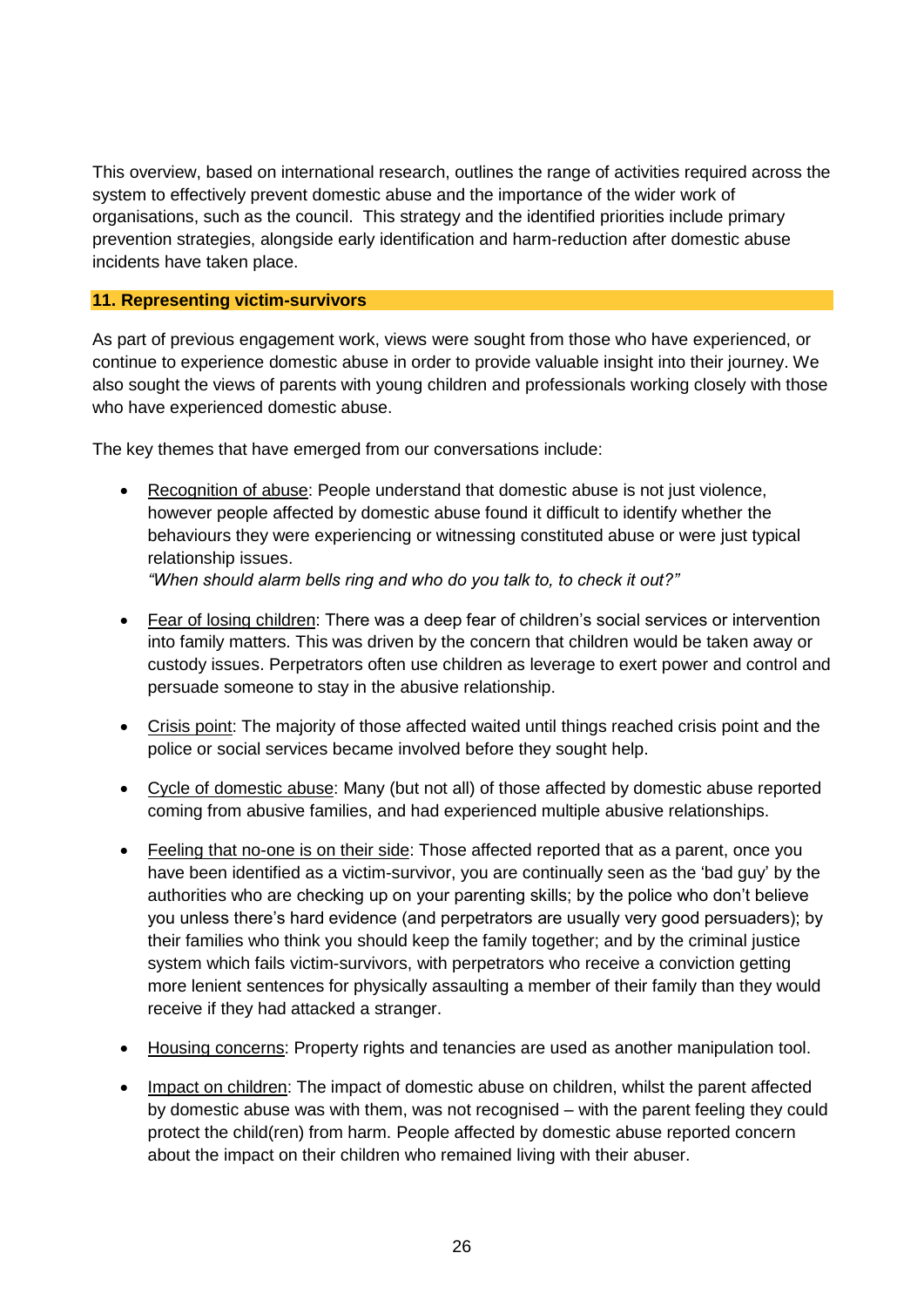• Organisations could work better together: reports of organisations continuing to work in a fragmented way, leading to confusion and conflicting information.

The Local Partnership Board is committed to enabling the victim-survivors voices to be heard and represented. Therefore as well as representation at the Board, we are also proposing to develop a separate group to enable people with lived experience to engage with the ongoing review of this strategy and the development of service provision.

# **12. Key policies and partners**

### **12.1 Stakeholders**

There are a wide range of partners instrumental to the delivery of this strategy across Herefordshire as follows;

- Herefordshire Council
- West Mercia Police
- Wye Valley Trust
- Herefordshire and Worcestershire Health and Care Trust
- NHS Herefordshire and Worcestershire Clinical Commissioning Group
- Taurus Healthcare GP Federation
- West Mercia Women's Aid
- West Mercia Rape and Sexual Abuse Support Centre
- National Probation Service
- West Mercia Community Rehabilitation Company
- West Mercia Police and Crime Commissioner
- West Mercia Youth Justice Service
- Herefordshire Substance Use Recovery Service

### **12.2 Out of county support**

Victim-survivors from out of county areas will receive the equivalent support to those from within the county. If the victim-survivor has been working with their current Local Authority, the support package will transfer over with them so they will be able to access the equivalent services in Herefordshire. This means that support will continue and the victim-survivor will still be in receipt of support from services they were receiving previously such as MARAC. Equally, the council can refer victim-survivors to other Local Authorities.

The safe accommodation available within the county is part of the national network for refuge accommodation. The mix between those accessing the accommodation support from within the county to those outside the county fluctuates continuously and is impacted by duration of stay.

Discussions are taking place with colleagues from Worcestershire regarding joint working and wider representation and engagement which are expected to develop further over the strategy period.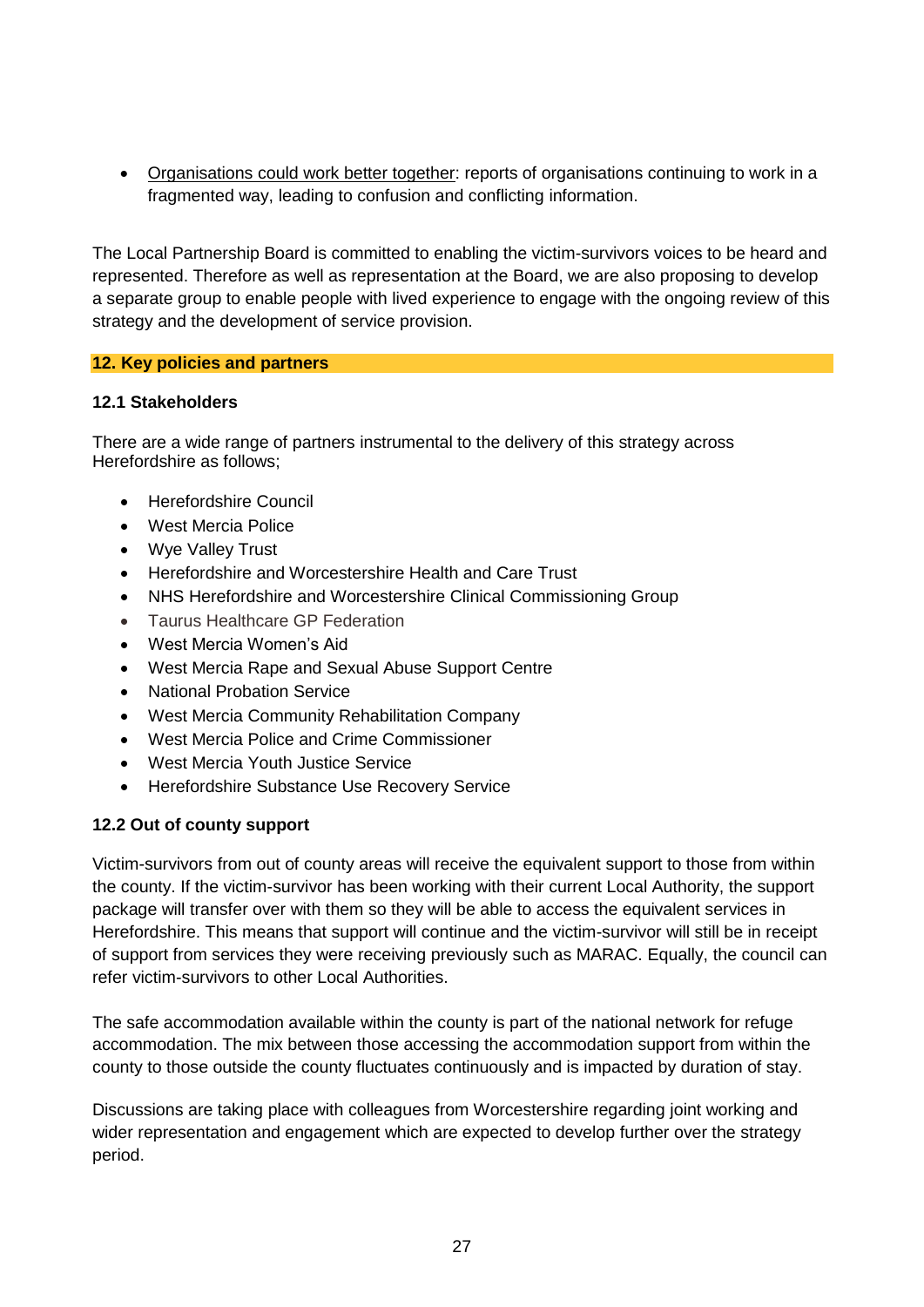# **12.3 Wider policy and legislation**

There are a large number of local and national policies that impact on the delivery of the strategy. Whilst the list below is not exhaustive it provides some of the key policies and legislation relevant to domestic abuse.

- Violence Against Women and Girls Strategy (VAWG) 2016-2020
- The Code of Practice for Victims of Crime 2021
- Housing Act 1985
- Homelessness Act 2002
- Homelessness Reduction Act 2017
- Care Act 2014
- Children's Act 2004
- Children and Families Act 2014
- Equality Act 2010
- Domestic Abuse Act 2021
- Policing and Crime Act 2017
- Local Government Act 2000
- Animal Welfare Act 2006
- Herefordshire County Plan
- West Mercia Police and Crime Commissioner Safer West Mercia Plan
- Herefordshire Adults Safeguarding Policy
- Herefordshire Children and Young Peoples Policy
- Herefordshire Looked after children commissioning and sufficiency strategy

### **13. Measuring progress**

There are two main ways in which we will measure progress against this strategy:

# **13.1 Priority Outcomes and Contract Performance Measures**

The strategy includes details of the outcomes that we are seeking to achieve under each of the four priorities listed, these are highlighted in section 7 and below.

# **Outcomes for Priority 1:**

- Increased recognition by the population of all forms of domestic abuse and the harm it causes to children with particular reference to those with certain protected characteristics and other vulnerabilities.
- Increased understanding by professionals of the signs, symptoms and appropriate response to domestic abuse
- Decrease in the impact of domestic abuse on children, through reduction in the number of children affected, improved early identification and reduction in repeat incidents affecting children.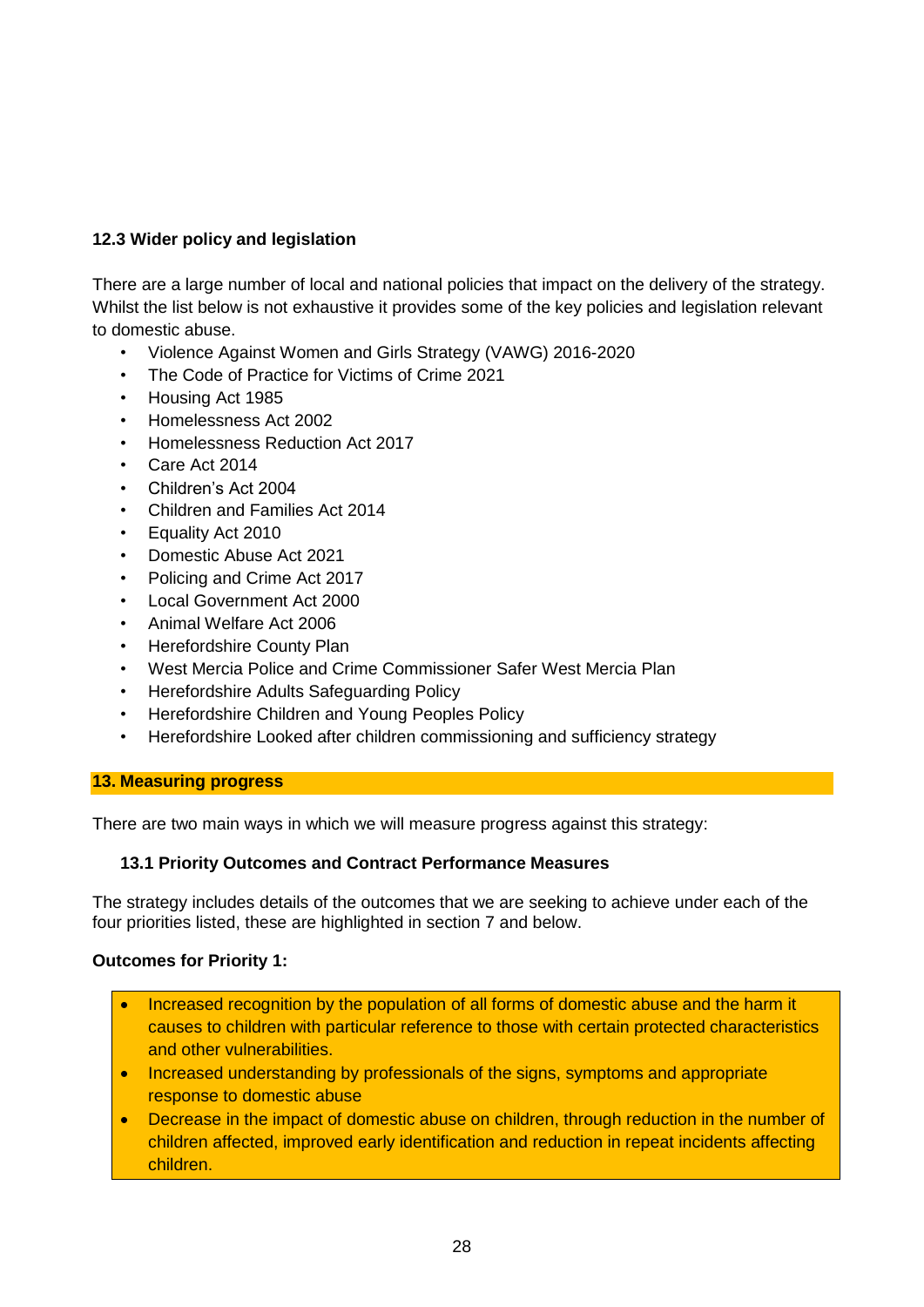# **Outcomes for Priority 2:**

- Those affected by domestic abuse and their families are supported to re-build their lives, and to maintain an enhanced view of positive relationships both within their families and their future.
- Those affected by domestic abuse and their families are safe from harm.
- Children who are victim-survivors of domestic abuse are safe from harm and supported as victim-survivors in their own right

### **Outcomes for Priority 3:**

- Improved shared understanding of the whole system response to domestic abuse.
- Reduction in cross organisation barriers to an effective response to domestic abuse.
- Established pathways for joint working and planning of health and social interventions.

### **Outcomes for Priority 4:**

- Reduction in re-offending by perpetrators
- Victim-survivors of domestic abuse are aware of the range of prevention tools available and supported to access them.

These outcomes will be incorporated into the Local Partnership Boards work plan. Some of the outcomes are broad and will be backed up by performance indicators in commissioned contracts.

Contract monitoring is a key function of the community commissioning team and each contract is issued with a clear set of performance measures. Contract monitoring is undertaken quarterly. Data collected through this process will feed into the work plan held by the Local Partnership Board.

# **13.2 Government Performance Monitoring**

The government have issued all local authorities with a performance monitoring form to monitor the implementation of the Statutory Duties as stated in the Domestic Abuse Act (2021) concerning the provision of support within safe accommodation by Local Authorities to victims of domestic abuse and their children. This covers the following areas in detail:

- Availability of Commissioned Safe Supported Accommodation
- Specialist Services available in Commissioned Safe Supported Accommodation
- Support Types Commissioned in Safe Supported Accommodation
- Specialist Characteristics Supported in Safe Supported Accommodation
- Number of instances a household was unable to be supported in the local authority area, by reason
- Number of instances of victims/survivors who moved on following stay in Safe Accommodation
- Quality of Support
- **Strategy**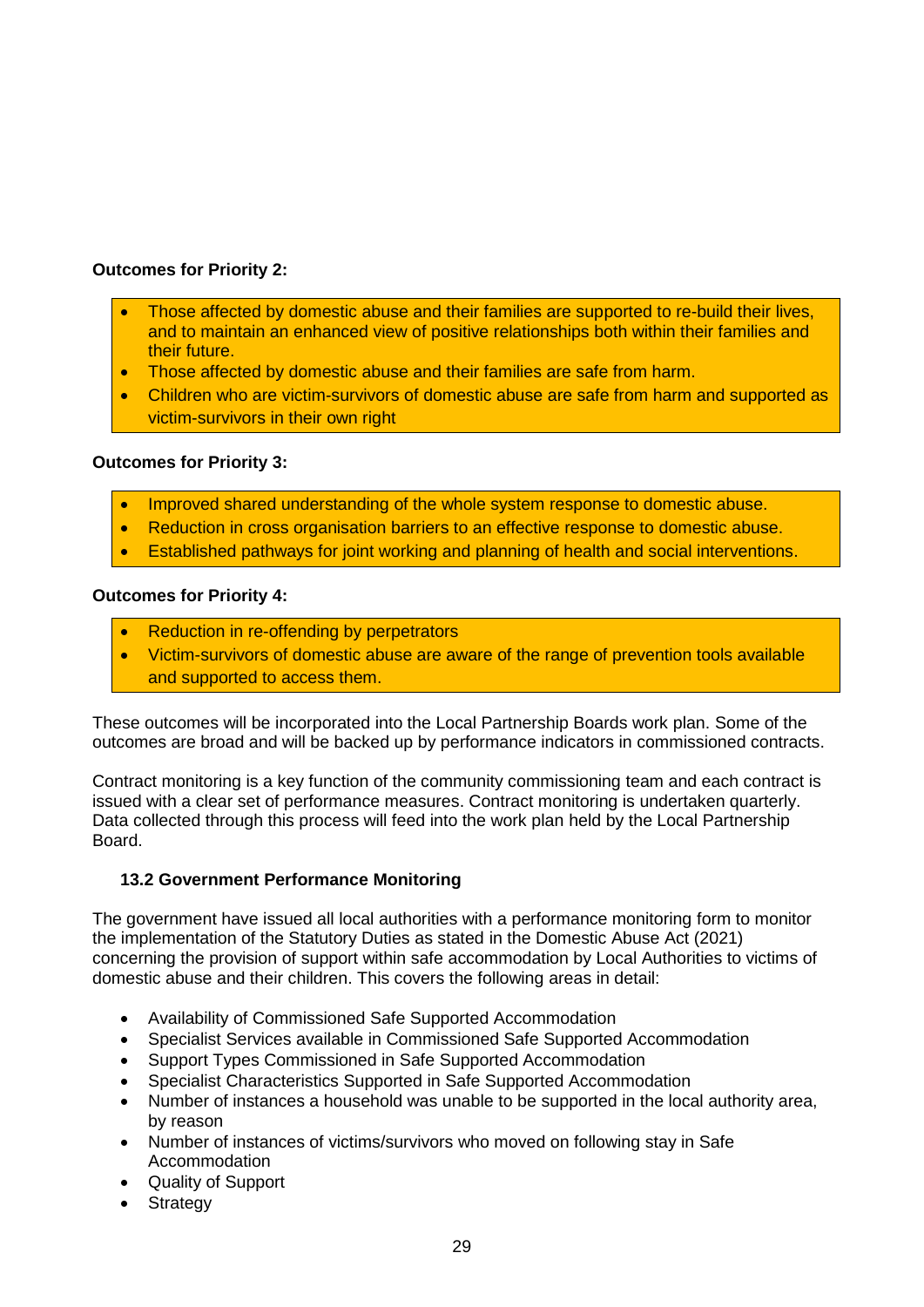• Finance

The form will be completed annually by the community commissioning team and submitted to the Local Partnership Board as well as DLUHC.

### **Appendix 1 - Domestic Abuse Act summary**

The Domestic Abuse Act 2021 received Royal Assent on 29<sup>th</sup> April 2021. The Act delivers a number of significant changes to improve the protection of victims within the community and the criminal justice system. It has been designed to promote awareness of domestic abuse and drive consistency and better performance in response to domestic abuse across all local areas, agencies and sectors.

The statutory guidance is currently in draft form and this draft strategy will be updated according once the final guidance is published.

### **Summary of the Act:**

Supporting survivors:

- Create a statutory definition of domestic abuse, emphasising that domestic abuse is not just physical violence, but can also be emotional, coercive, or controlling, and economic abuse. As part of this definition, children will be explicitly recognised as survivors if they see, hear, or otherwise experience the effects of abuse;
- Create a new offence of no-fatal strangulation:
- Extend the controlling or coercive behaviour offence to cover post separation abuse;
- Extend the 'revenge porn' offence to cover threat to disclose intimate images with the intention to cause distress;
- Clarify the law to further deter claims of "rough sex gone wrong" in cases involving death or serious injury;
- Create a statutory presumption that survivors of domestic abuse are eligible for special measures in the criminal, civil and family courts (for example, to enable them to give evidence via a video link)
- Establish in law the Domestic Abuse Commissioner, to stand up for survivors, raise public awareness, monitor the response of authorities, the justice system and other statutory agencies and hold them to account in tacking domestic abuse
- Place a duty on local authorities in England to provide support to survivors of domestic abuse and their children in refuges and other safe accommodation;
- Provide that all eligible homeless survivors of domestic abuse automatically have 'priority need' for homelessness assistance;
- Place the guidance supporting the Domestic Violence Disclosure Scheme ("Clare's law") on a statutory footing;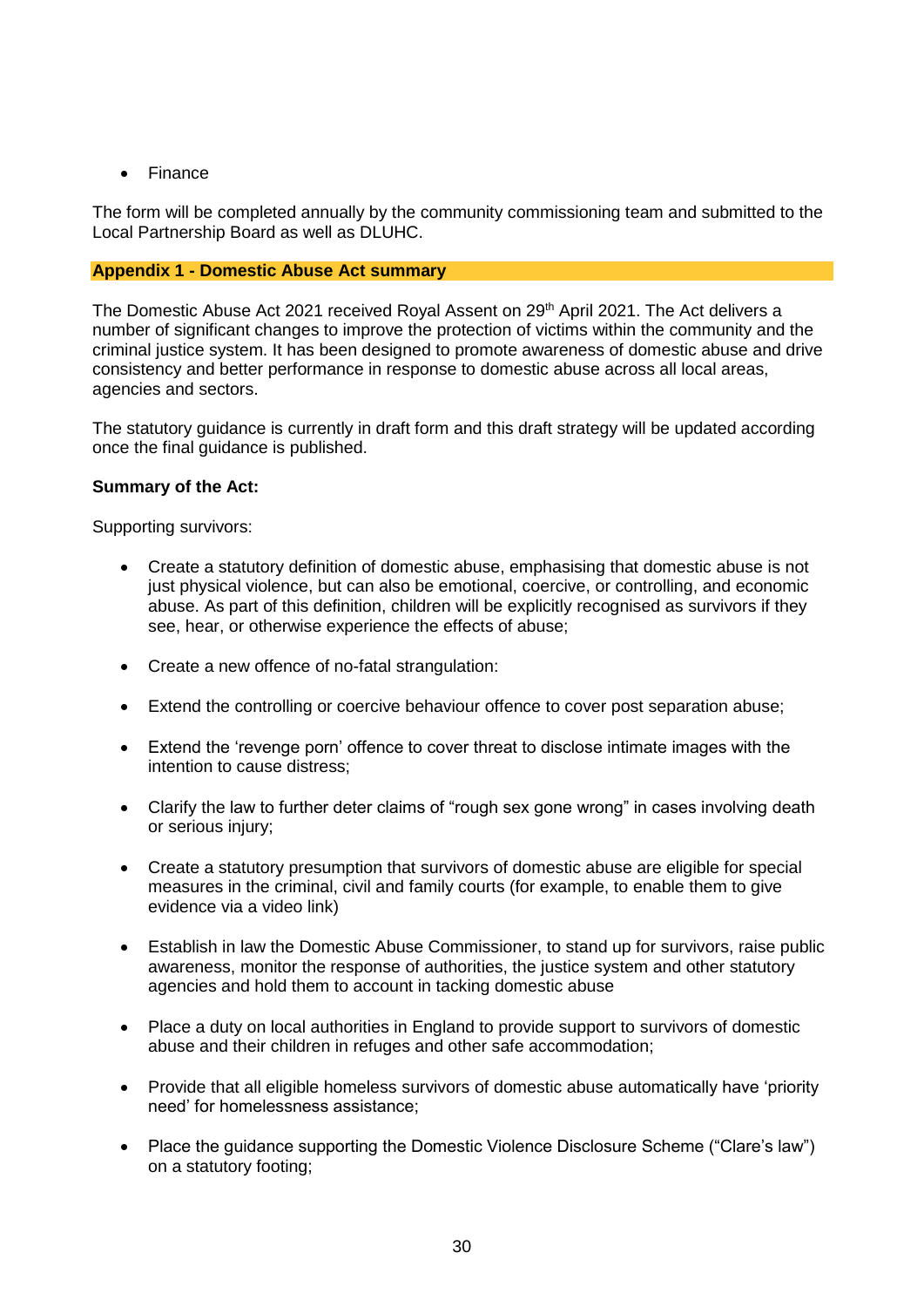- Ensure that when local authorities rehouse survivors of domestic abuse, they do not lose a secure lifetime or assured tenancy;
- Stop vexatious family proceedings that can further traumatise survivors by clarifying the circumstances in which a court may make a barring order under section 91(14) of the Children Act 1989;
- Prohibit GPs and other health professionals from charging a survivor of domestic abuse for a letter to support an application for legal aid

### **Strengthened measures to tackle perpetrators**

- Prohibit perpetrators of abuse from cross-examining their survivors in person in family and civil courts in England and Wales;
- Bring the case of R vs Brown into legislation, invalidating any courtroom defence of consent where a survivor suffers serious harm or is killed;
- Enable domestic abuse offenders to be subject to polygraph testing as a condition of their licence following their release from custody;
- Extend the extraterritorial jurisdiction of the criminal courts in England and Wales, Scotland, and Northern Ireland to further violent and sexual offences;
- Provide for a new Domestic Abuse Protection Notice and Domestic Abuse Protection Order, which will prevent perpetrators from contacting their survivors, as well as force them to take positive steps to change their behaviour, e.g., seeking mental health support;
- Extend the extraterritorial jurisdiction of the criminal courts in England and Wales, Scotland, and Northern Ireland to further violent and sexual offences;
- Introduce a statutory duty on the Secretary of State to publish a domestic abuse perpetrator strategy (to be published as part of a holistic domestic abuse strategy

### **Protected characteristics and other vulnerabilities requiring additional support:**

- Black Asian and Minority Ethnic [Including Gypsy Roma and Traveller, with consideration to the Women and Equalities Committee report]
- Lesbian, Gay, Bisexual and / or Transgender
- Disabled including but not limited to, deaf or hard of hearing, visually impaired, Autistic, wheelchair users and those with learning difficulties
- Male
- Young (aged 16-18 including care leavers) and older victims (over 65)
- People with an offending history
- Those presenting with complex needs including those with mental health and/or substance misuse needs
- Those facing multiple forms of abuse within the family such as honour based violence and forced marriage
- Religious and/or spiritual, particularly if facing barriers as a result
- Having insecure immigration status